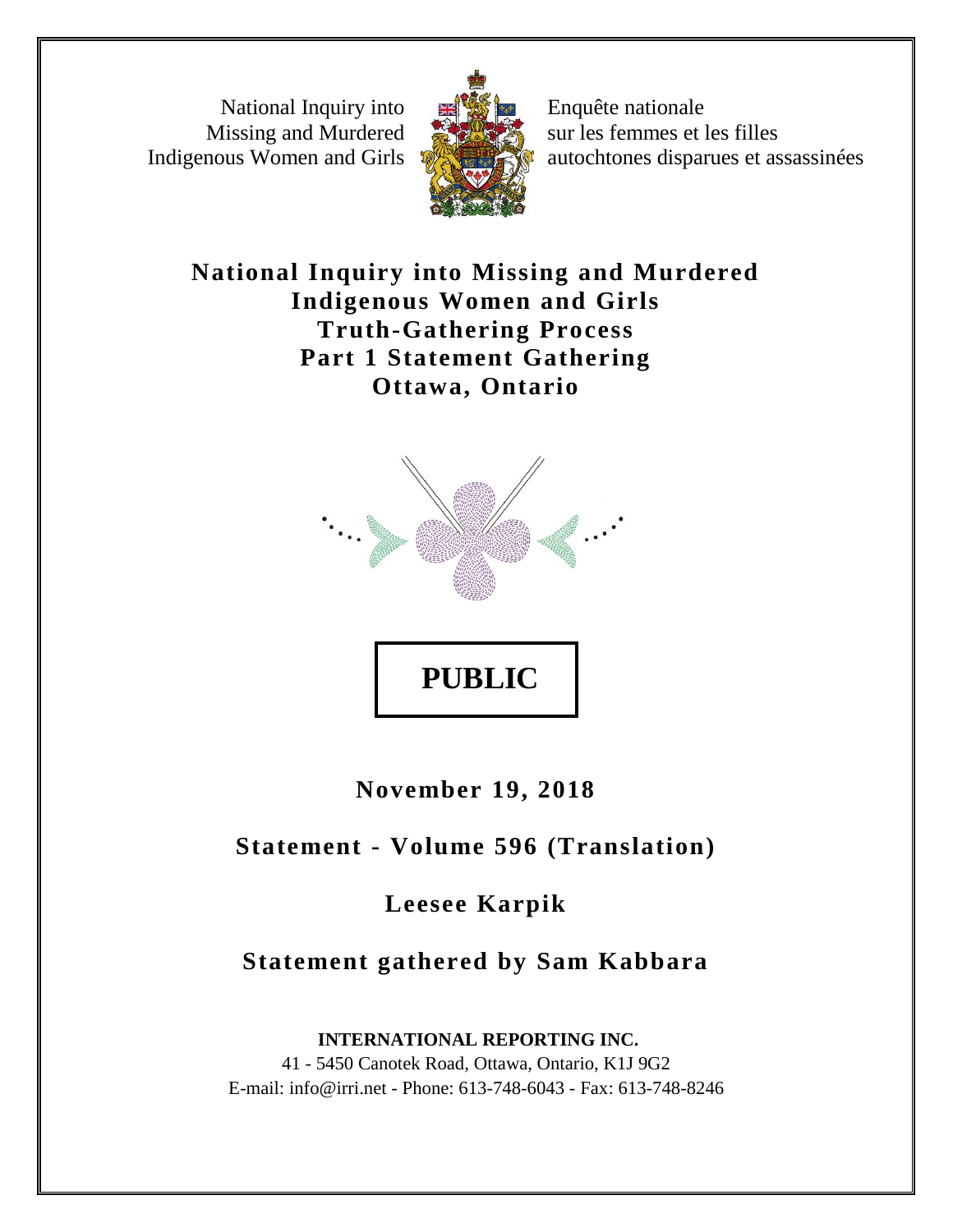# **TABLE OF CONTENTS**

| Statement Volume 596 (Translation)<br>November 19, 2018 |             |
|---------------------------------------------------------|-------------|
| Witness: Leesee Karpik                                  | <b>PAGE</b> |
| Testimony of Leesee Karpik 1                            |             |
| Translator-transcriptionist Certification 31            |             |
| Statement Gatherer: Sam Kabbara                         |             |

**Documents submitted with testimony: none.**

**II**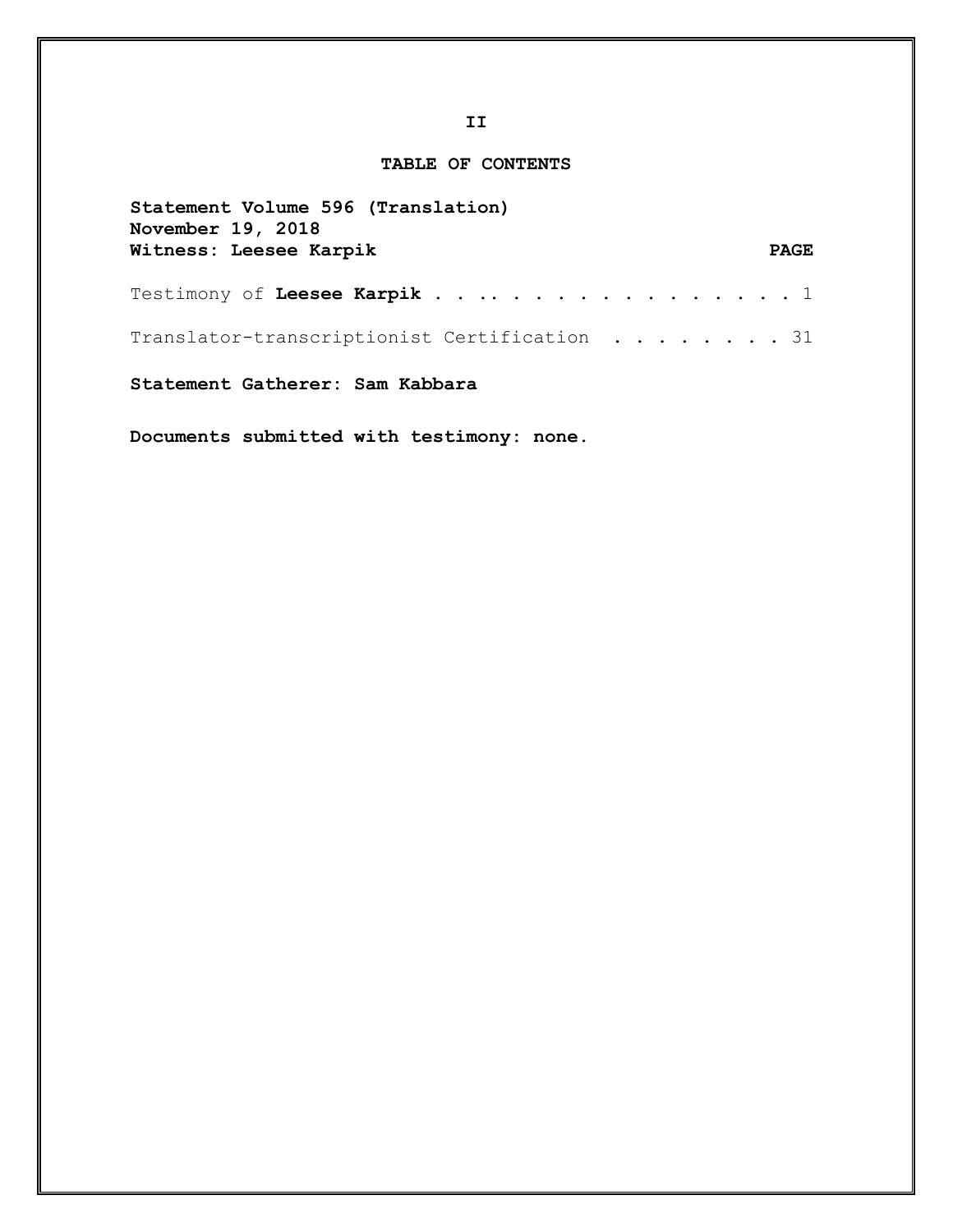Statement - Public 1 Leesee Karpik

 Ottawa, Ontario ---Upon commencing at 5:30 p.m. **SAM KABBARA:** This is Sam Kabbara, statement taker with the National Inquiry into Missing and Murdered Indigenous Woman and Girls, in Ottawa, Ontario, at November 19, 2018. The time is 5:30pm. Today I am speaking with Leesee Karpik, of the Pangirtunk. **LEESEE KARPIK:** Pangirtung. **SAM KABBARA:** Pangirtung, how do you say it? **LEESEE KARPIK:** Panniqtuuq. **SAM KABBARA:** Panniqtuuq Nation and resides in [*address redacted*], Gatineau, in Quebec. Leesee is here to share her truth as a survivor, which occurred in Pangirtung in approximately the year 2000. Also present in the room is Looee Okalik, Leesee's aunt and a health support. Also, for the record, Leesee you are voluntarily to provide your truth and you agree to the video taping and audio taping of your truth, you also understand at the end of your truth, you will be able to determine whether you would like your truth to be public or private. **LEESEE KARPIK:** Okay. **SAM KABBARA:** Alright. **LEESEE KARPIK:** Okay, I'm Leesee Karpik from Panniqtuuq. I came her to be interviewed, which I believe to be a good time to share my story today. I would like to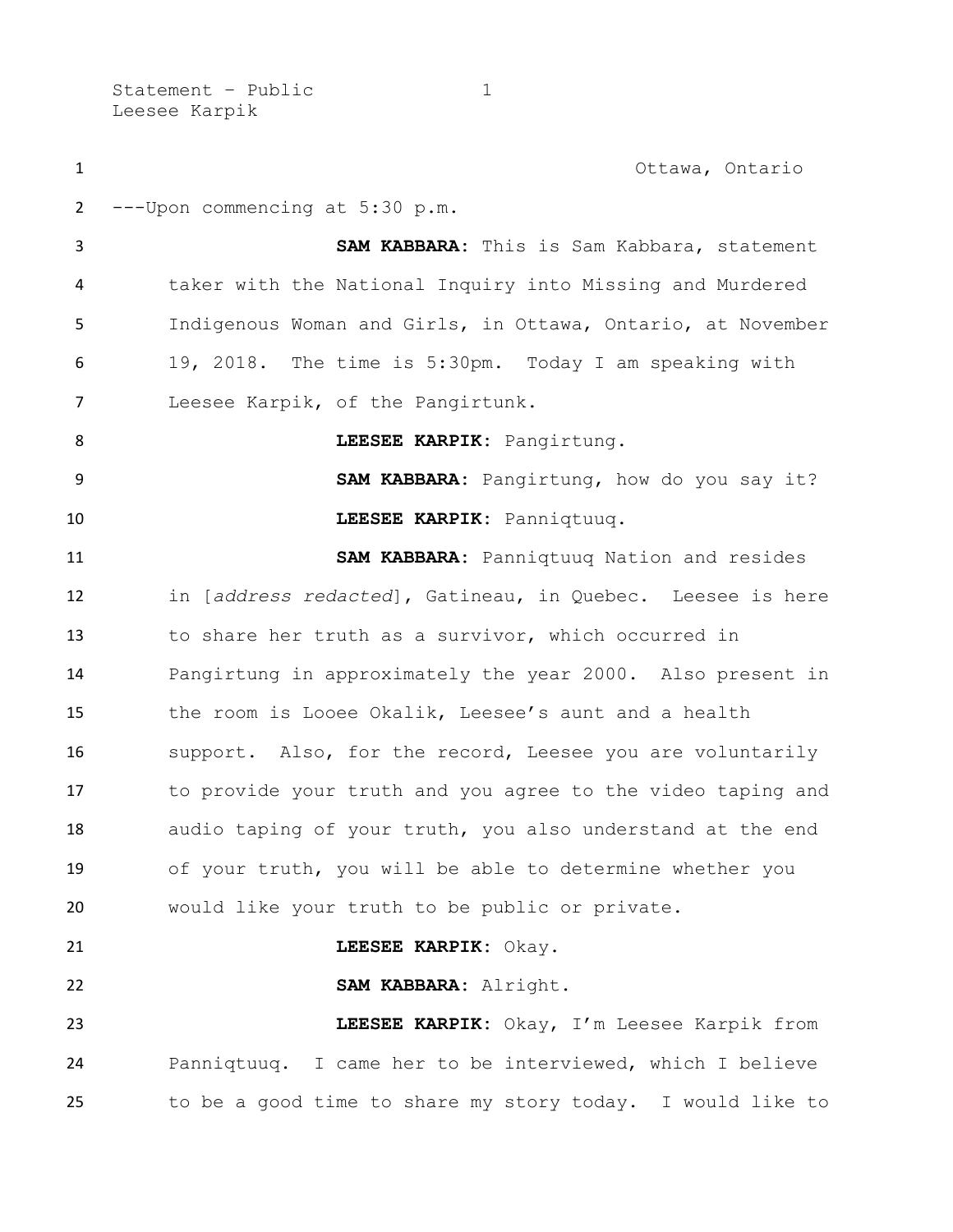Statement – Public 2 Leesee Karpik

 first of all say thank you for being here today, and I would like to add that I am grateful for the support, the tremendous support from my children, my family, my friends, my fellow community members, including the hospital staff as well as the police and everyone else who became my support system after the incident. At that time, I should have not survived the incident, in the year 2000.

 Although that happened at the time, we must continue to move forward, because if I choose to live in fear, I would not be able to cope day to day living. Things happen and when they do, I must believe it passes, although I use to think I would live in fear all the time. Because everything passes. At that time, I wasn't thinking clearly. I think my body and mind was extremely stressed out at the time. I would give up and really give up sometimes.

 When I look back today, I feel grateful for having gone through that. Yes, life is a difficult journey. No one has it easy in life. We have strength as well as weakness within. Today we are given what we could handle 21 in life daily, but at the time I use to think -- every time I felt like giving up, I would think -- "Why am I still alive today". Those were my thoughts at the time, but I have learned that, I am grateful for the things I have experienced as they have given me strength.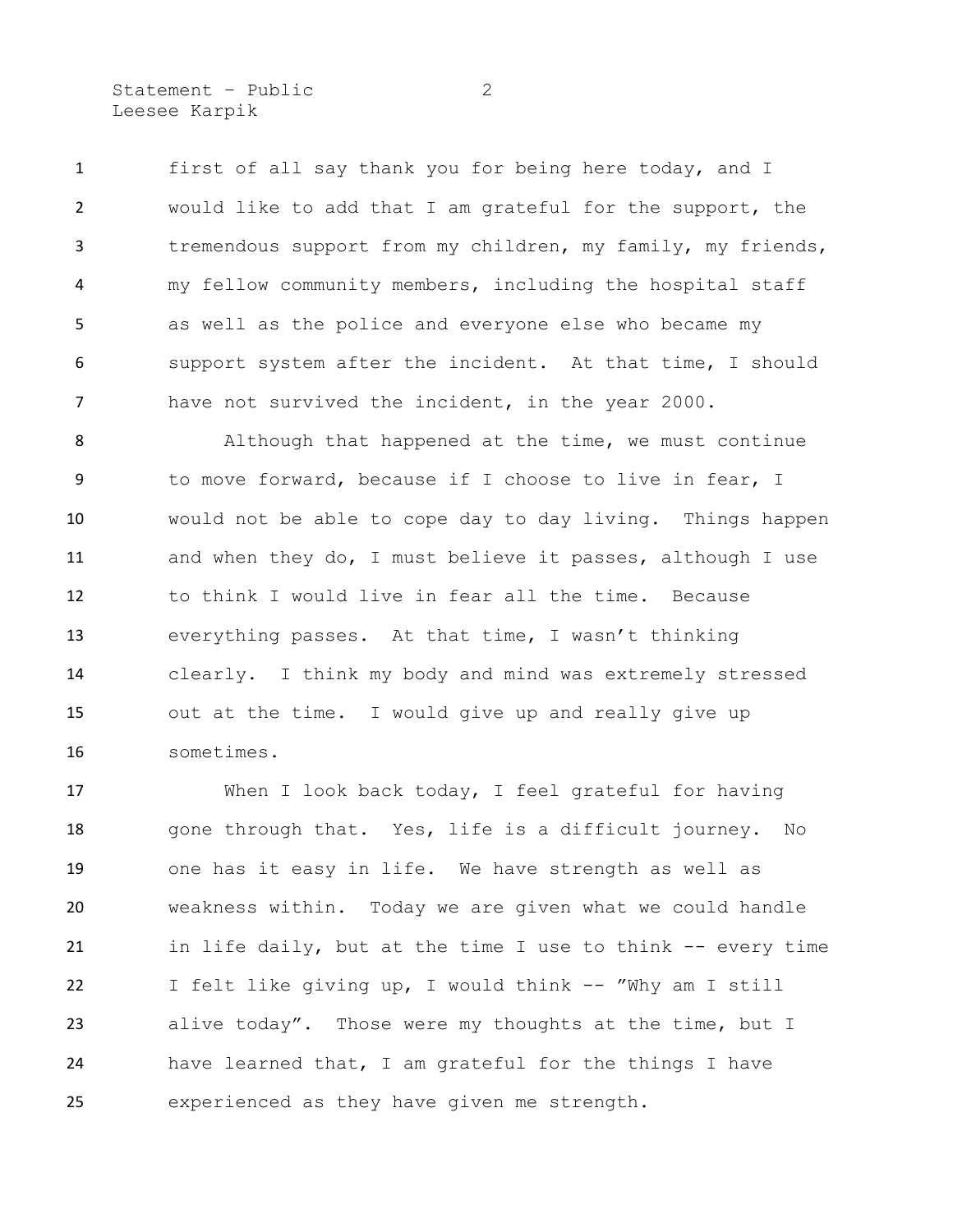Statement – Public 3 Leesee Karpik

 Strength for today, if I didn't have family, I would not have the support I had throughout. If I had no children, I would not have had their support, as well as my sibling's, my older sister as well as my younger sister's. My true friends, immediate family, have supported me tremendously.

 During the time of the incident, that was the most difficult life experience I had at that time. But when I look back at it, and seeing how others are victimized, our fellow citizens, females, males, children and elders, being a victim has no boundaries today. I used to think at the time, why was I treated that way? I believe God will not 12 give us something we cannot handle.

 I used to think at the time "I don't want to be alive today". My body was going through a lot after the vicious beating and my mind wasn't thinking clearly at that time. It's not purposeful having those feelings, but when I am experiencing it more often, I feel more grateful for being able to think clearly today and I feel my body is doing fine most of the time although I struggle sometimes. I cannot live feeling like a victim all the time. I have been given gratitude and I believe I should use that.

 For those people who hurt others, they need to find some sort of support for themselves or others. The act of beating or murdering others. I wonder why is it that way. I know now that I was still immature to understand, because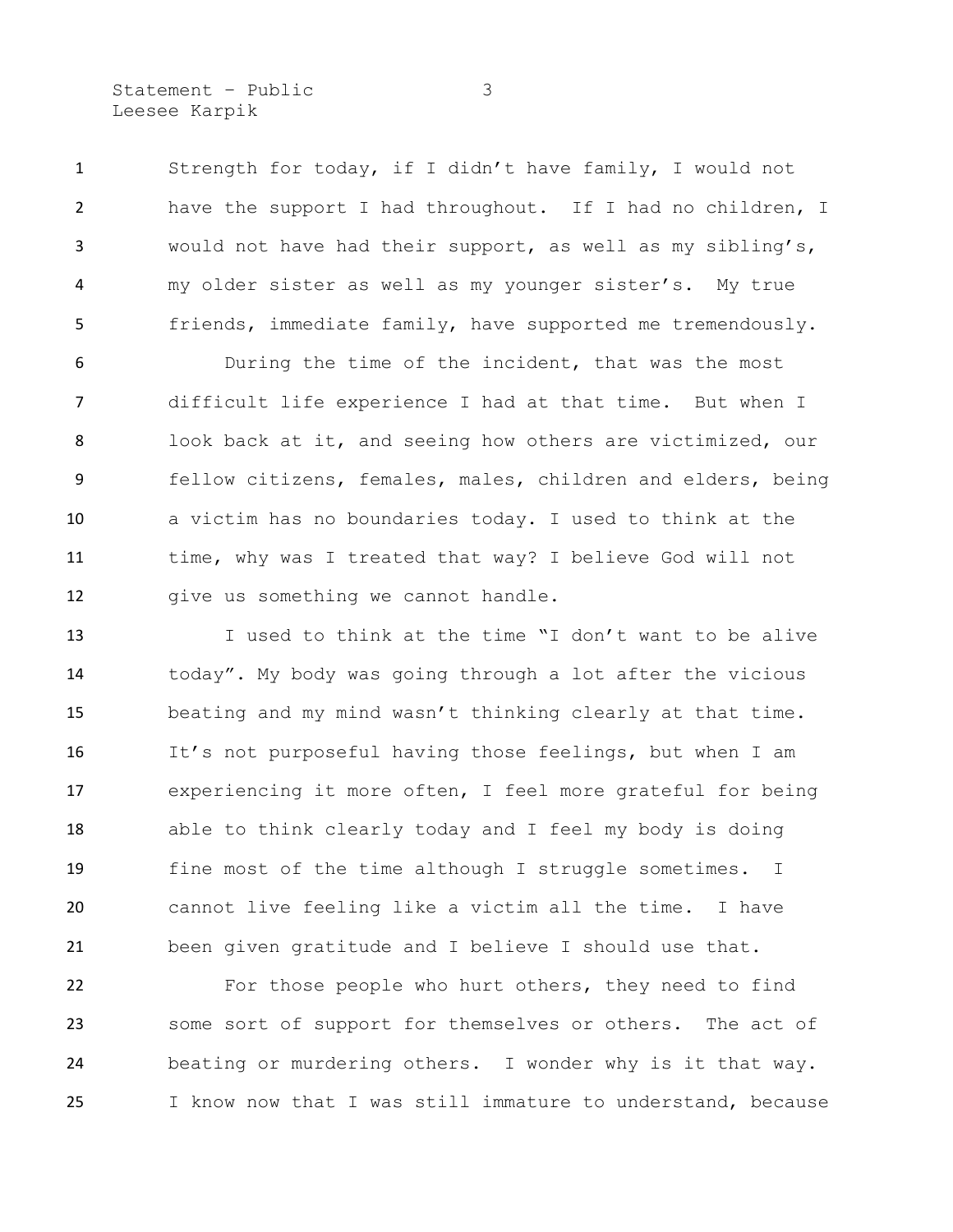Statement – Public 4 Leesee Karpik

 I did not grow up being mistreated. But we need to understand, things happen in life and it happens in the world we live in. We don't expect to be treated like that. We don't expect a lot of things to happen. Those are behind us now. Those who have passed on, I would like to mention, the fact that some want to beat others so badly, 7 to a point they die. For those who treat others that way, we need to strengthen up and turn things around. Although it may seem difficult to do, but I believe we could be the stronger one if we believe in our strengths.

 Inuit say a lot of stuff that becomes rumors before finding out the facts. Something they've heard becomes the truth, that is quite painful for those involved. When those people decide to talk about others, they should be self-aware and just don't do it. Find out what is going on with the subject and help the person instead of being accusatory towards the person because that is stressful being targeted every time. This happens up to today, but we need to stand strong together and help those who need our support because they are not alone in this world, the world is diverse and we see so many different things happening every day, things we are not expecting at all.

23 I am grateful for being able to stand strong today, I would also like to help support those who struggle with stress. They are not alone, no one is alone, when we try to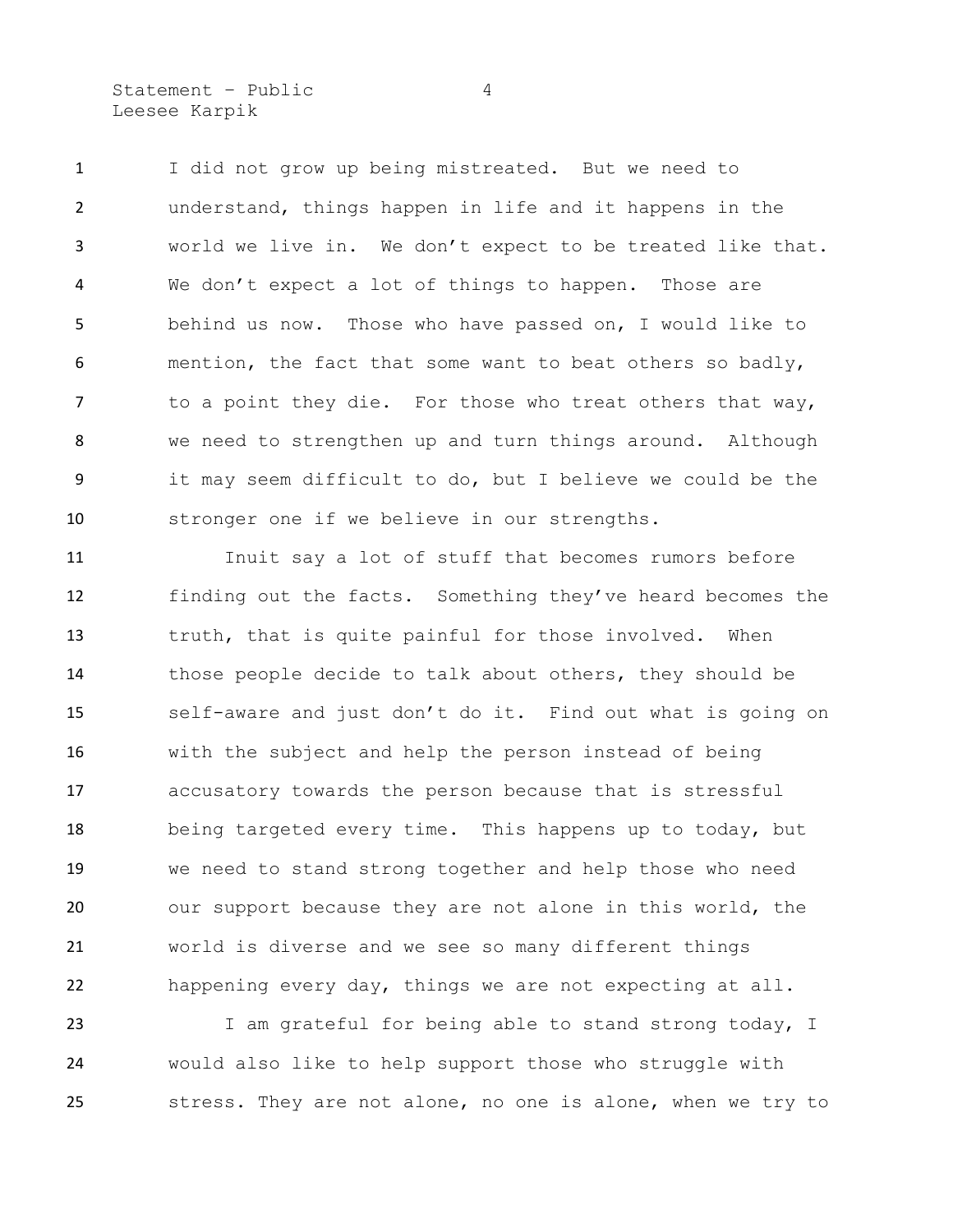Statement – Public 5 Leesee Karpik

 handle it ourselves it becomes very difficult. We should see gratitude as a gift and not be embarrassed about the stressors of our body and mind. After what I've gone through, TI [*Note: Tuungasuvvingat Inuit*] provided counselling for me for 10 years. That was the only way, although it was quite difficult to go through, my body was quite exhausted at times, but there is a way to move forward. I would wonder "how am I going to do this today".

 I felt like giving up, but the day would pass although it was difficult to begin with. Looking at all 11 the things I've been through, I find it shocking that I was able to get through it with support and guidance. To think of it, I had a lot of people behind me. My youngest son, he was born, and after the incident, it was in the morning and the kids had to go to school, I couldn't walk around in our unit, we also had a stairway. I was worried about the kids having to go to school, but I couldn't walk up the stairs, so I crawled up the stairs towards their rooms. The baby who couldn't talk or even try to say anything was not even a year old, said when I walked in. Even though I wasn't expecting him to say anything. He said "dear, my love", when he said that "my love", I was thinking how difficult the day will be.

 When he said that, I left the room briefly and wondered -- what did that toddler say, he cannot even talk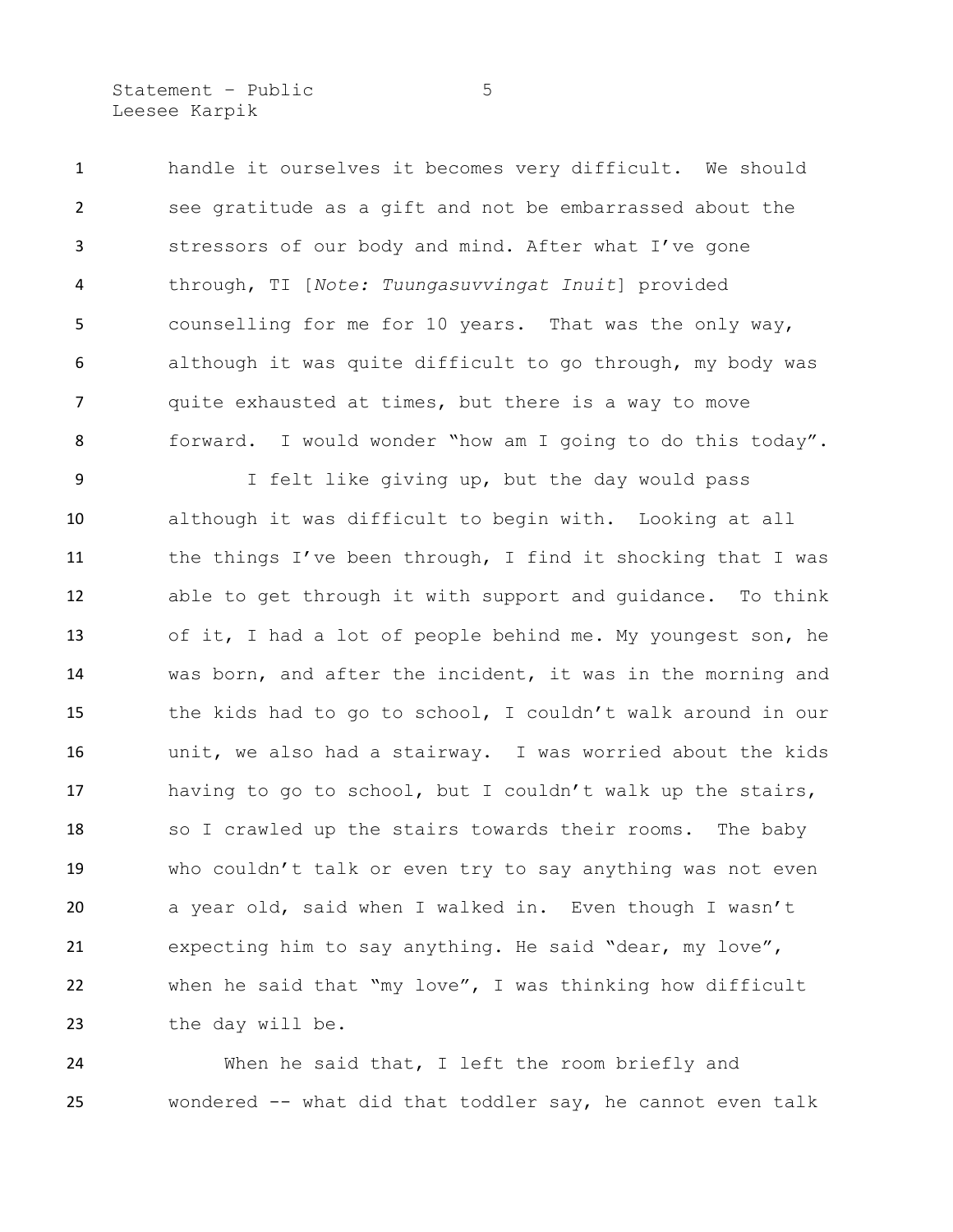Statement – Public 6 Leesee Karpik

 but he said something, I started to wonder and was scared for a bit. I wasn't expecting that at all because he was still a toddler. He was way too young to say something like that. When time passed, I use to think back and think -- God is showing me through him. I thought how great our God is.

 We are not alone and for a moment I thought I was completely on my own. My life experiences are not perfect, but we do learn from them in a lot of ways.

 Around the same time, I thought I wasn't going to live from losing so much blood. I was stabbed on my leg, after being viciously beaten. I had lost so much blood and the floor was full of blood. I was being beaten to death. I 14 saw something that showed me strength. We have ancestors who were very strong as well as a grandmother who was very strong. Also, a grandfather who was very strong and an aunt who was very strong. I am grateful to them although they are no longer with us anymore because they give me strength through out in many ways.

 During the time I was viciously beaten, I felt helpless seeing how much blood I have lost. I was feeling helpless and knowing I've lost a lot of blood, I started thinking I am not going to live anymore. At that moment, I heard my grandmother say, "you are not done, you cannot leave your children right now". When I heard that, today I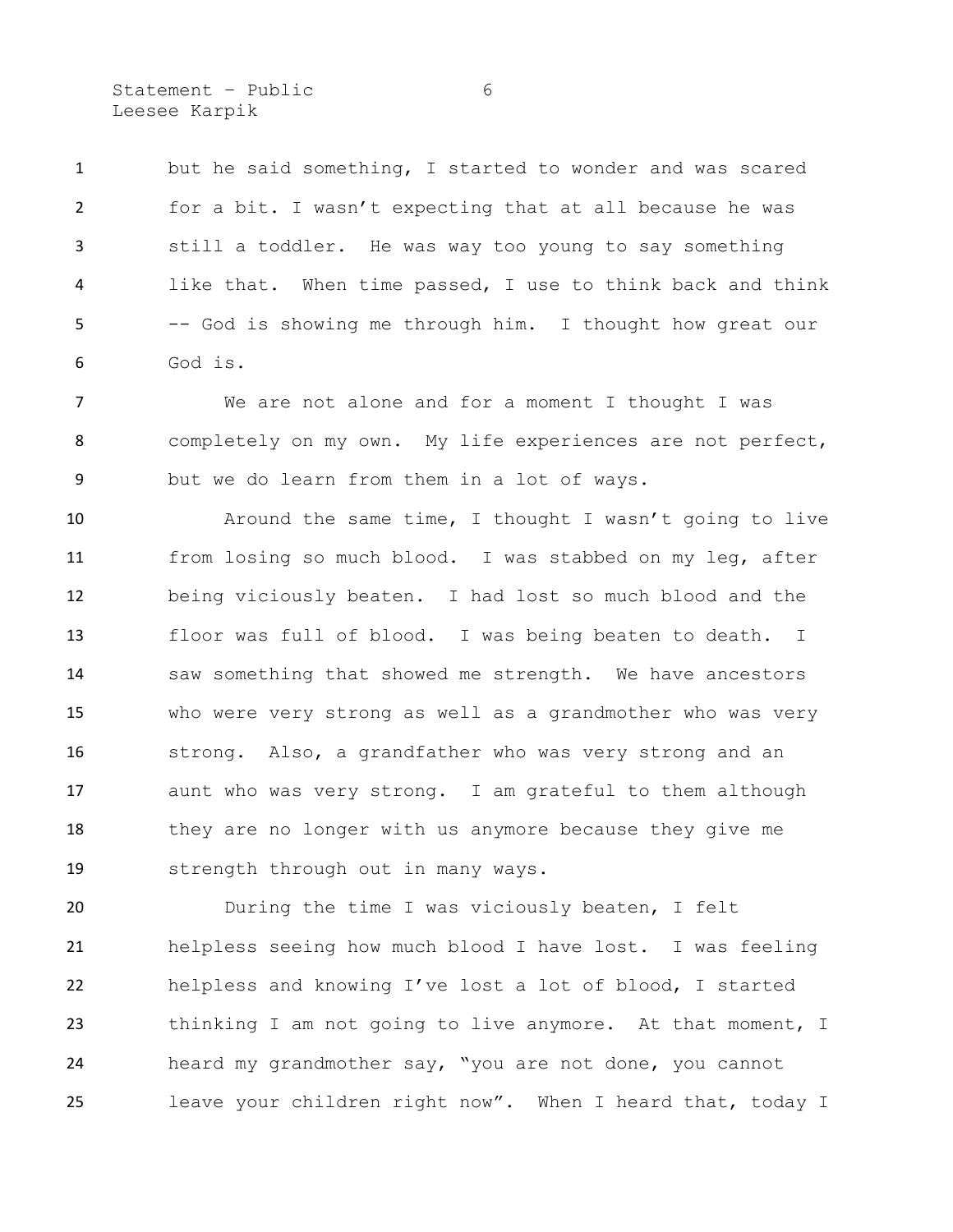Statement – Public 7 Leesee Karpik

 feel so grateful, well I have always been so grateful up to today, as well as my family even though it is still difficult for us. We were always taught, rise even if it is a difficult situation. I am sorry -- If I did not have ancestors who were strong as well as a family with a strong dynamic, I would not be standing strong today. If I didn't have friends who were strong as well.

8 [L.D.] is another one, I am very grateful to have her in my life and I always tell her, I will never forget the support you gave me back then. At that time during the vicious beating I was getting, I would talk to my attacker for long periods of time. I said to him, even though you are hurting me this way and although my body is badly beaten, I know in time I will heal. You yourself are hurting too. You cannot be treating others that way, you are victimizing many people and not only me although you see only me right now. I am telling you I will not give up 18 the fight to survive. I also know you will not give up. At that time when I was saying that to him, it seemed like he was getting ready to hit me again, but I couldn't see clearly.

 I had to watch every little move he made, it was a very long beating, he did that to me for like six hours. Although he was doing that to me, I would say to him, we have love within, and I would remind him who we came from.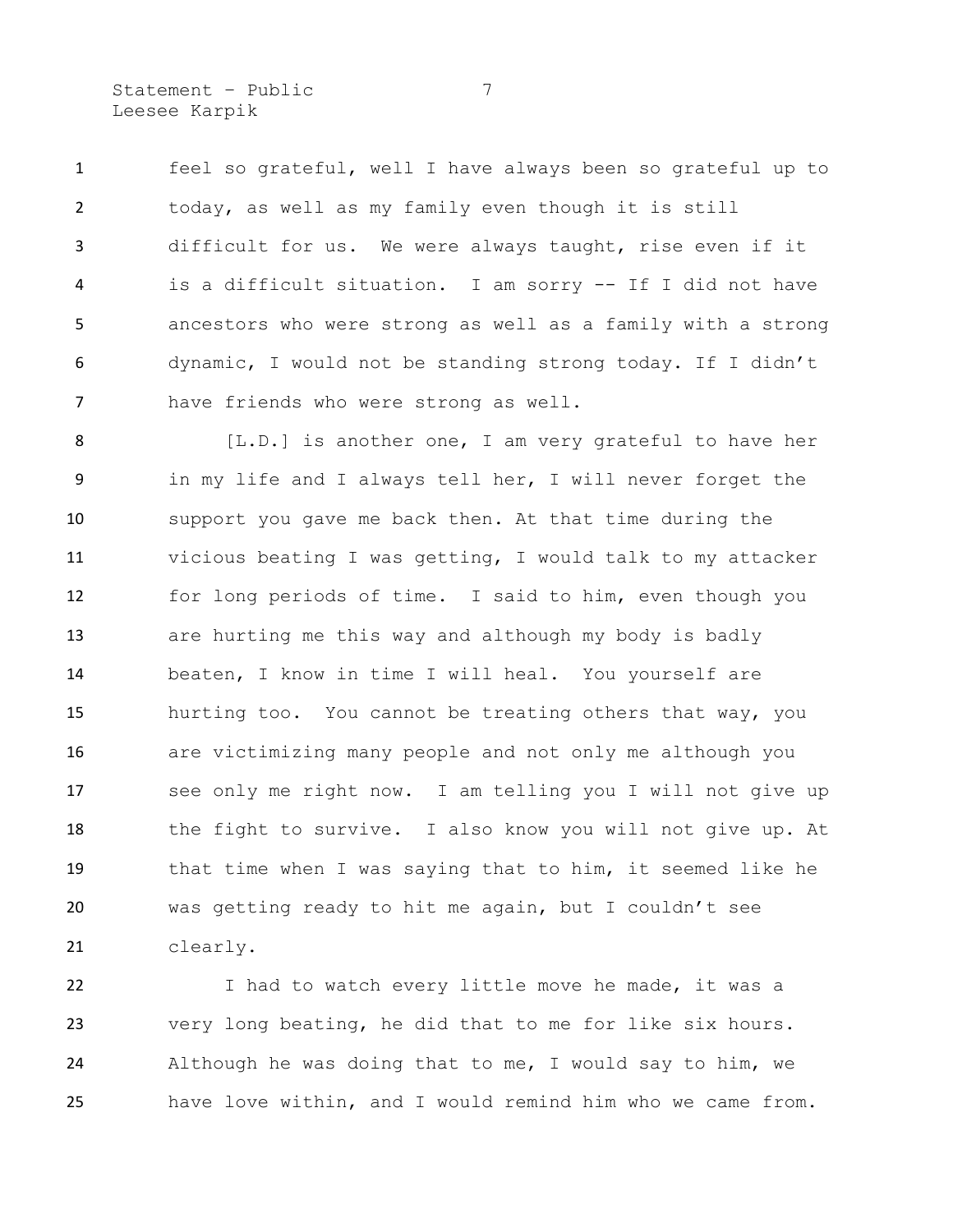Statement – Public 8 Leesee Karpik

 I reminded him, who my grandmother was who was also his mother. I would also say is it okay to treat relatives that way? I would say that is wrong. He kept his eyes on me, watching to see what I was doing next. I was starting to fall asleep or pass out and I started to feel really cold.

 I remembered the knife he used in the room. At first when I mentioned I needed to go use the washroom, I hid the knife between my legs, and I must have thought to hide it in the drawer, so he won't use it to attack me again. I am glad I thought of that at the time. Because I had no doubt, he was going to attack me the same way again. During the six hours of enduring this, I started to feel like I was going to fall asleep or pass out, I kept forcing myself to stay up. I would try to see around me, although it was difficult because my face was very swollen, no one would recognize me.

 After talking to him, I would check to see if he was still there, I realized he wasn't there. I started to think I should escape, but if he saw me trying to escape, he will beat me up again and could finish me off. But I felt it was my chance to escape, so I started looking for footwear, any types even if it were boots. I may have put on my parka too. At that time when I first got there, I forgot to mention he was my relative. I wasn't expecting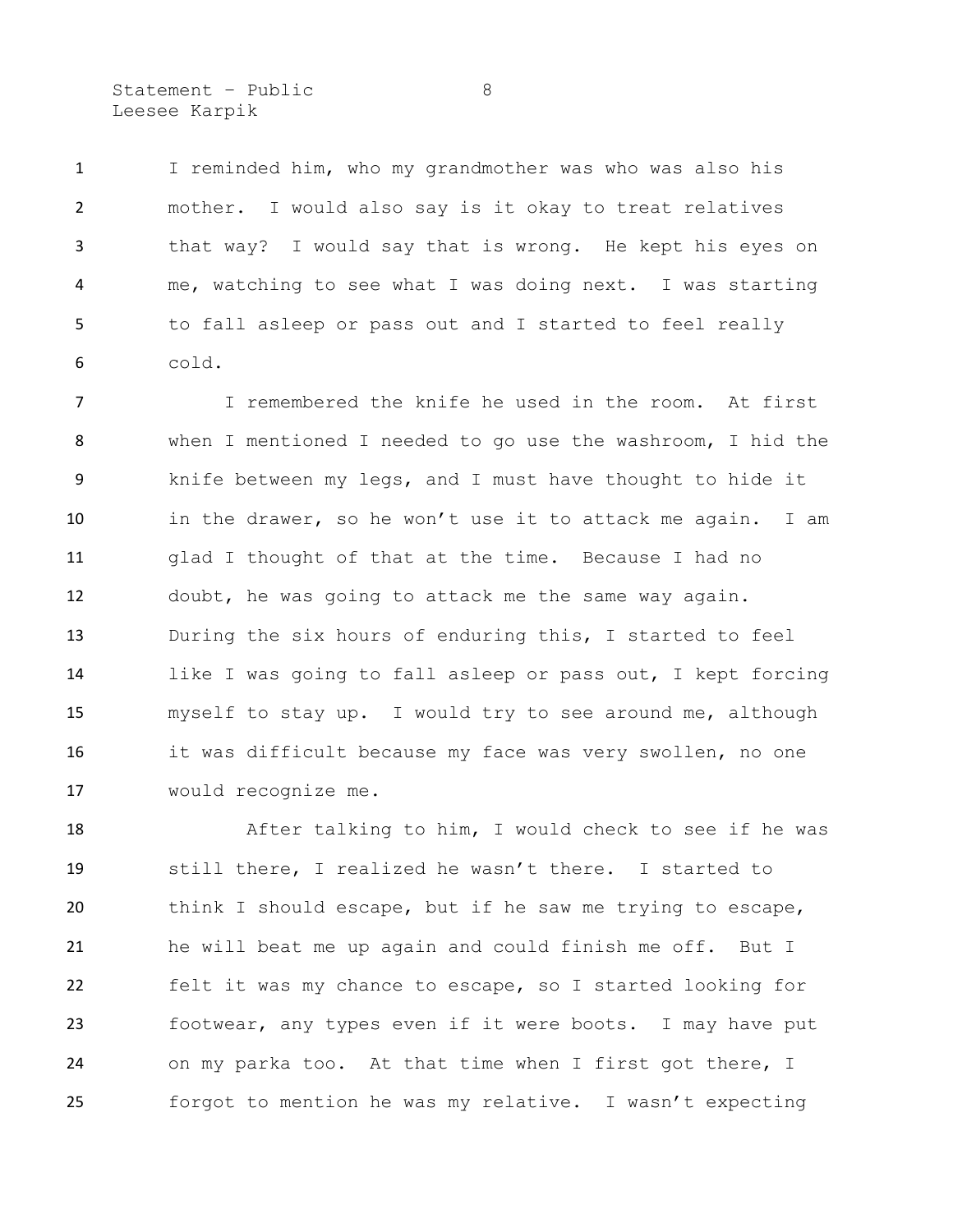Statement – Public 9 Leesee Karpik

 him to do that to me, but on my way out of there, he 2 grabbed me by the hair and dragged me to the bedroom. I wasn't expecting that at all.

 I have realized today, yes it was a very difficult time of my life, but I do not let it take over me. Because I have moved on. It will not benefit me, my fellow Inuit or anyone who is sick. Anyone who feels that way or may have those thoughts, think again. Try to remember they have feelings too and think more towards helping others. I am grateful up to today, to my fellow man, my children my 11 relatives, those who have compassion, if we didn't have compassion, we would not be helping each other in the world today. I thank you for interviewing me, but if you feel you have any questions, feel free to ask. Thank you. Pretty well covered, very

 well, all in Inuktitut. This is for the people that need help, I hope you can clearly understand, Auntie.

 **LOOEE OKALIK:** Clearly understandable. I do have a question. You've shared your story with me.

### **LEESEE KARPIK:** Yup.

 **LOOEE OKALIK:** I still remember some of the things you've shared with me. You said you had a dream about your sister, who said to knock on something. Can you clarify that for us?

**LEESEE KARPIK:** My sister, I had a dream but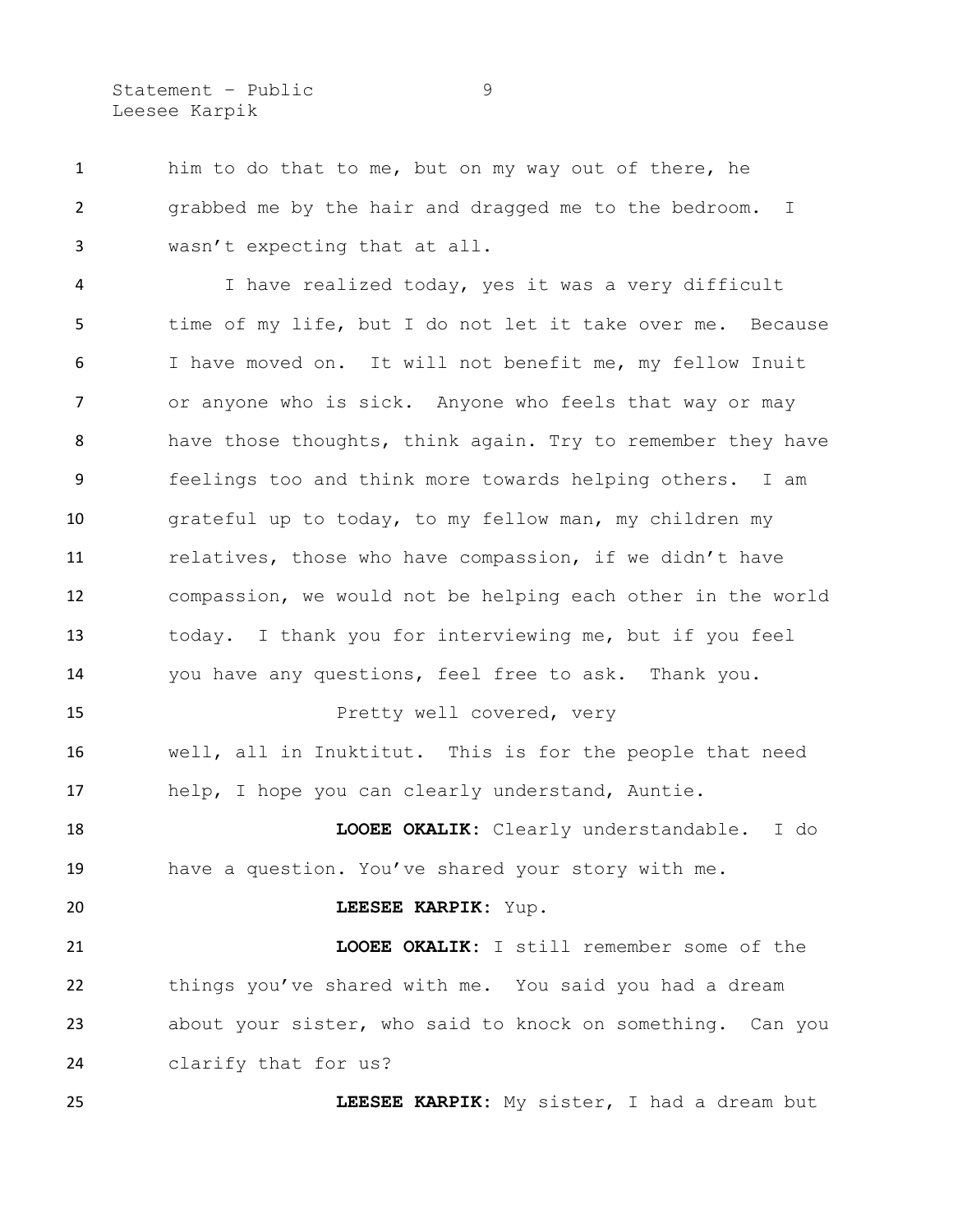Statement - Public 10 Leesee Karpik

 what was it, at that time? Oh -- at that time when he was doing that to me. Someone was knocking on the door, I wanted to shout "help" as loud as I could, but when he opened the door, he said that nothing was going on. Here he was beating someone close to death. He was acting like nothing was wrong and I thought if I said something, I would get more beating, so I kept quiet to survive the ordeal. I had no choice, I had no other way. People who are being beaten that way, are going through what I went through. Watching over themselves feeling like giving up but there is hope.

12 After going through what I went through, I can say I understand the choices made during. When I escaped, I thought how I will be going to make it over there, how will I be able to walk over. I have a dear friend who had a place nearby, her name is [L.D.]. I was very scared, but I kept trying to walk over. When I started knocking, I was dreading that no one would answer the door. When she opened the door, she asked me. "Who are you my dear"? I replied, "It's me Leesee." She asked, "What happened to you?" I told her I was viciously beaten and asked her if I could come into the house and told her to call the police.

 Every time I sat down, it felt like I was about to pass out, so she was moving the chair to different spots to keep me moving. She kept me awake at that time. It took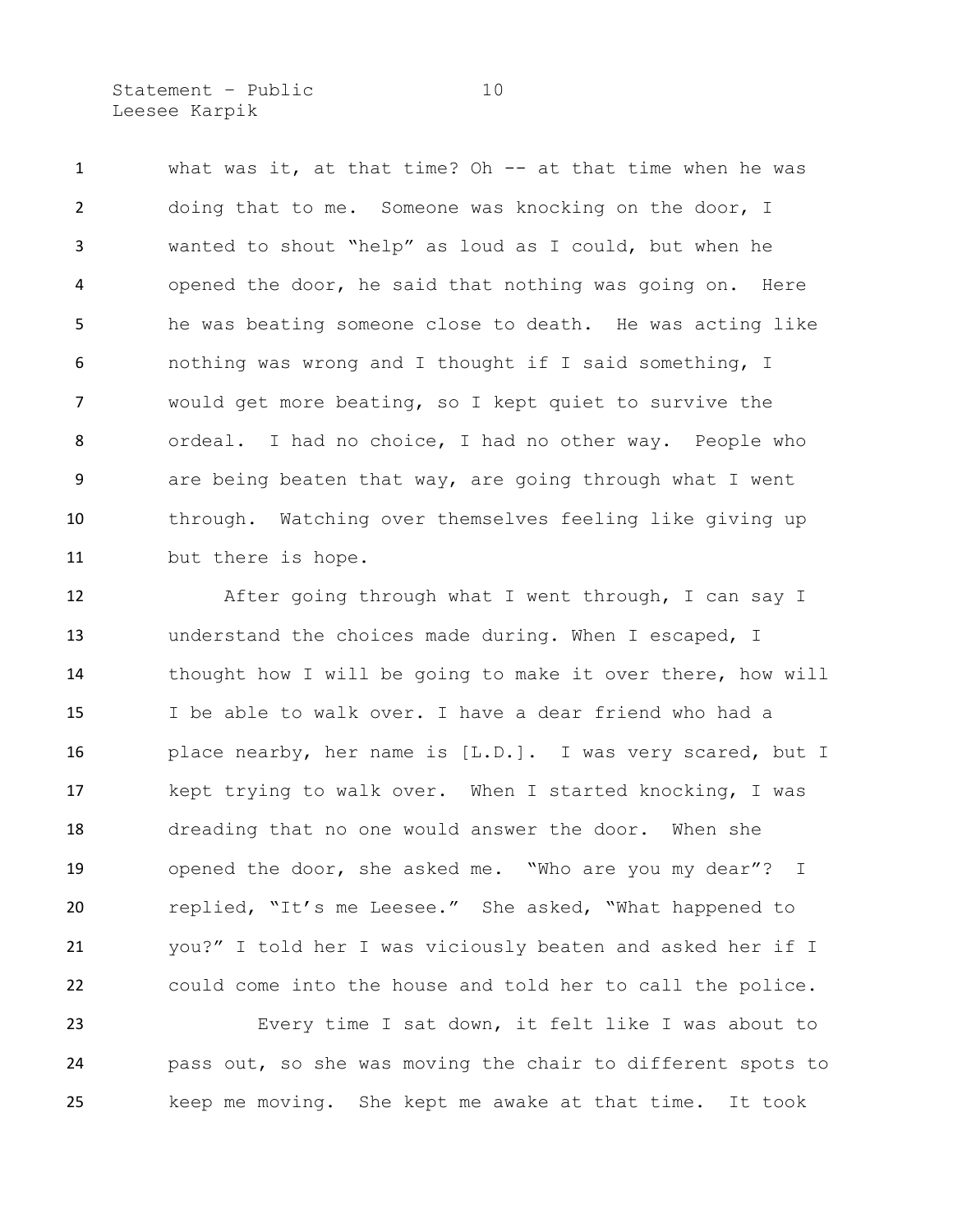Statement - Public 11 Leesee Karpik

1 the police to come about 20 minutes, while I was starting to pass out. So, this is has helped me realize my strength even though I felt like I cannot make it. I don't know how I survived but I believe every one of those who say they are survivors. It's absolutely believable when one says they have survived because during the attack, it feels like our body is going to give up, we find strength from within.

 We have a powerful mind, and I've used that go gain. But it can also be destructive, once it chooses to be. When we use it as a tool for the better, good things can happen. In life we will experience many different things, while living in our world today. If you have any questions, go ahead, yeah.

 **LOOEE OKALIK:** Luckily, he didn't follow your trail, because I am sure you had your footprints and a trail of blood where you were going.

 **LEESEE KARPIK:** I don't recall worrying about that at the time, maybe because I was so scared.

**LOOEE OKALIK:** Yes.

 **LEESEE KARPIK:** I never looked back, besides I couldn't see anything because my eyes were swollen shut. **LOOEE OKALIK:** Yes.

**LEESEE KARPIK:** I really don't know, I don't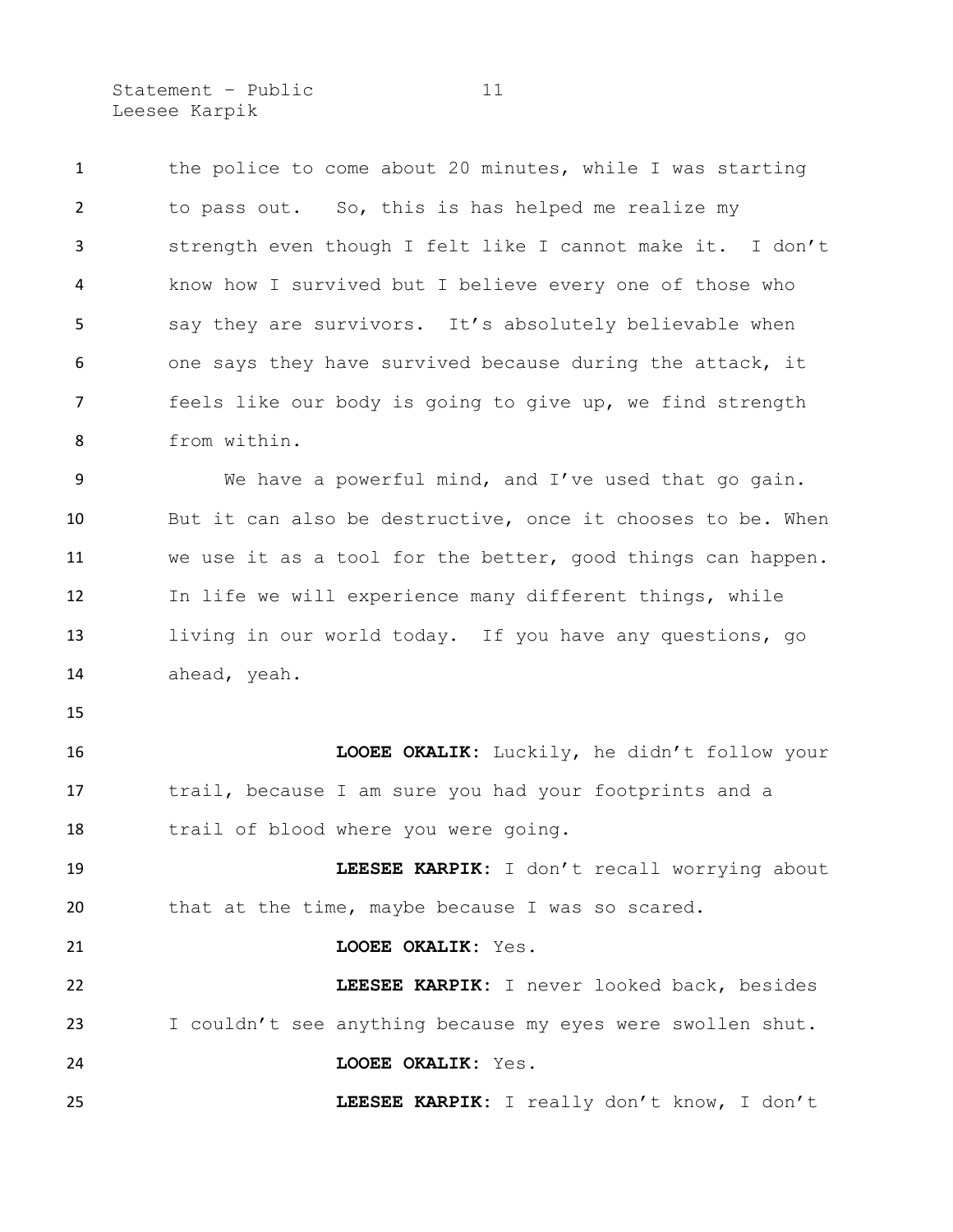Statement - Public 12 Leesee Karpik

 recall any of that. **LOOEE OKALIK:** Yes. **LEESEE KARPIK:** It feels like, I convinced him at that time, after talking to him about everything. **LOOEE OKALIK:** Yes. **LEESEE KARPIK:** Like, even when I was 7 sleeping he would watch me, like -- maybe because my body was hurting. After that incident, when I feel someone angry or looking that way, I can feel it, so I immediately distance myself up to know. **LOOEE OKALIK**: Yes. **LEESEE KARPIK:** And when I see someone who has been abused, I ask my co-worker if she can help her instead because she is too bruised up. I still feel when I see that, I cannot handle it very well, up to today. **LOOEE OKALIK:** Yes. **LEESEE KARPIK:** Many years have passed, but I continue to let it go up to now. **LOOEE OKALIK:** Yes. **LEESEE KARPIK:** What else would you like to hear? **LOOEE OKALIK:** Yes. You mentioned earlier that the police took almost half an hour, what happened at that time when the police came or when you went to the nursing station?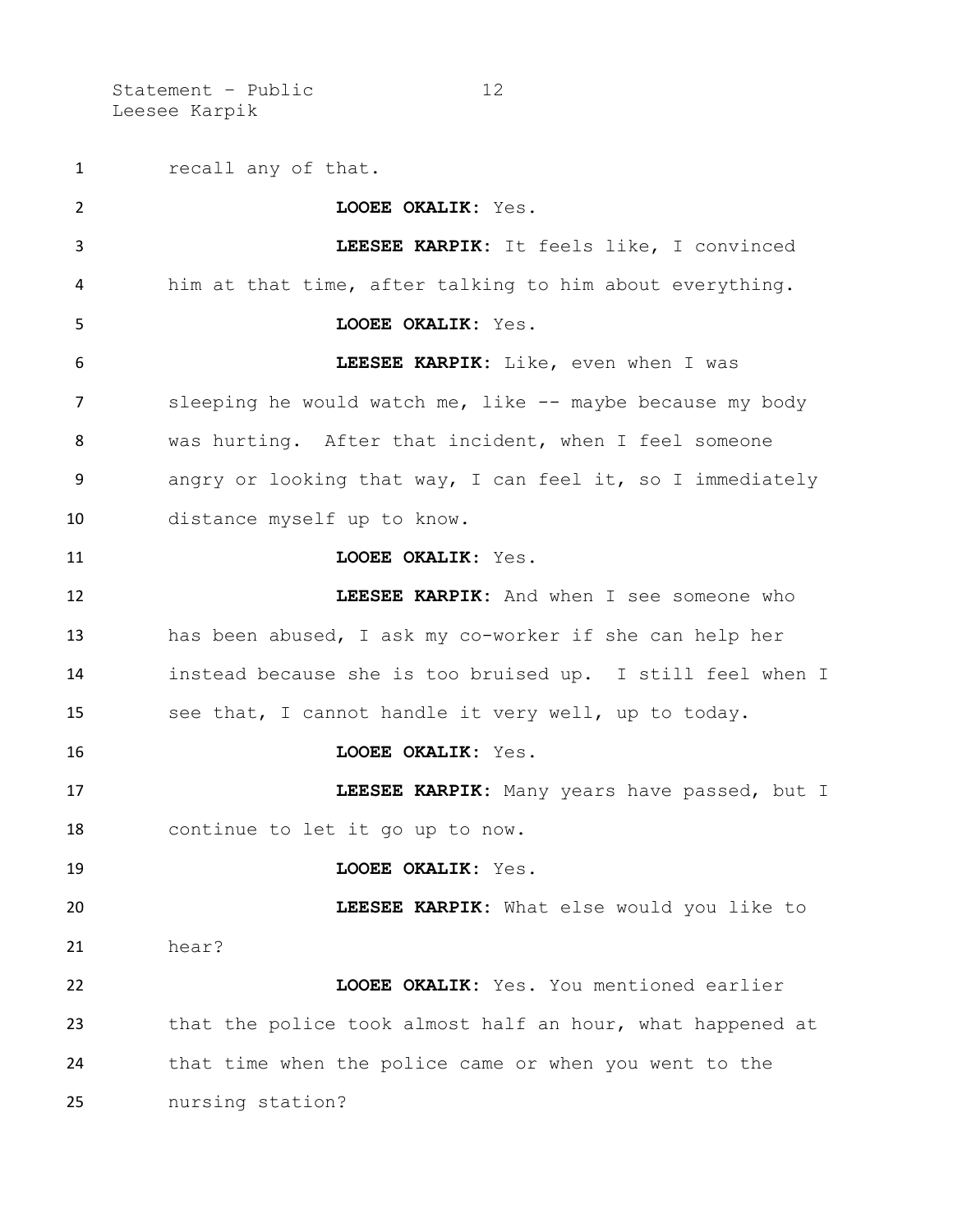Statement – Public 13 Leesee Karpik

| 1  | LEESEE KARPIK: I was immediately brought to                 |
|----|-------------------------------------------------------------|
| 2  | the nursing stations. My parents, my father -- oh. My       |
| 3  | mother was at the church at that time.                      |
| 4  | LOOEE OKALIK: Yes.                                          |
| 5  | LEESEE KARPIK: When they brought me down,                   |
| 6  | they brought me into the trauma room and started working on |
| 7  | me.                                                         |
| 8  | LOOEE OKALIK: For how long?                                 |
| 9  | LEESEE KARPIK: I cannot say for how long,                   |
| 10 | because I was being worked on and the police were asking me |
| 11 | questions at the same time. I can't recall the exacts of    |
| 12 | those moments.                                              |
| 13 | LOOEE OKALIK: Yes.                                          |
| 14 | LEESEE KARPIK: It is very difficult to try                  |
| 15 | and think about what is going on after being traumatized    |
| 16 | that way.                                                   |
| 17 | LOOEE OKALIK: Yes, traumatized.                             |
| 18 | LEESEE KARPIK: Being in shock and                           |
| 19 | traumatized.                                                |
| 20 | LOOEE OKALIK: Yes.                                          |
| 21 | LEESEE KARPIK: When the attack involves                     |
| 22 | sharp objects or when the person wants to viciously beat    |
| 23 | someone, like, he wasn't only beating me, he was biting me  |
| 24 | and tearing off my skin. He was acting like an animal.      |
| 25 | LOOEE: Yes, like a dog.                                     |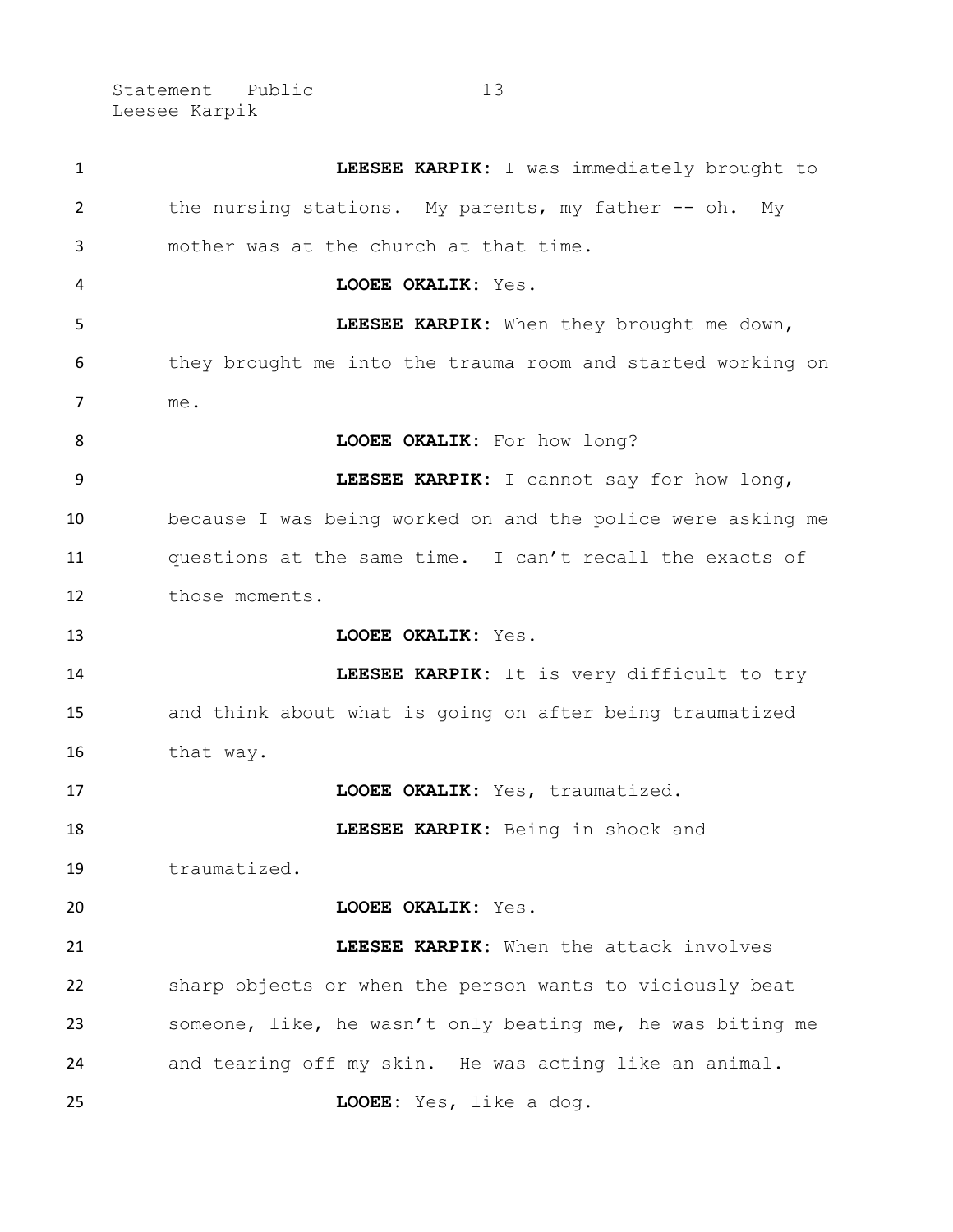Statement – Public 14 Leesee Karpik

| $\mathbf{1}$ | LEESEE KARPIK: Like, he was acting like a                   |
|--------------|-------------------------------------------------------------|
| 2            | creature, not like a human being. His behavior.             |
| 3            | LOOEE OKALIK: Yes.                                          |
| 4            | LEESEE KARPIK: People can behave that way.                  |
| 5            | LOOEE OKALIK: Yes.                                          |
| 6            | LEESEE KARPIK: Like -- It made me think that                |
| 7            | this person is evil as Satan.                               |
| 8            | LOOEE OKALIK: Yes.                                          |
| 9            | LEESEE KARPIK: When you've never experienced                |
| 10           | something like that, you start to say stuff like that, when |
| 11           | I was at the nursing station, they worked on me for a very  |
| 12           | long time. The police would ask questions also. When I      |
| 13           | got home, I was asked what they would like me to do with    |
| 14           | our home. When they asked, I didn't want to traumatize my   |
| 15           | kids, so I didn't want them to come home at the time.       |
| 16           | Before they brought me home.                                |
| 17           | LOOEE OKALIK: Yes.                                          |
| 18           | LEESEE KARPIK: At that time, I was staying                  |
| 19           | away to prevent shock, because my entire body was so        |
| 20           | swollen.                                                    |
| 21           | LOOEE OKALIK: Yes.                                          |
| 22           | LEESEE KARPIK: Including my face was in                     |
| 23           | pretty bad shape.                                           |
| 24           | LOOEE OKALIK: Yes, they didn't send you to                  |
| 25           | Iqaluit?                                                    |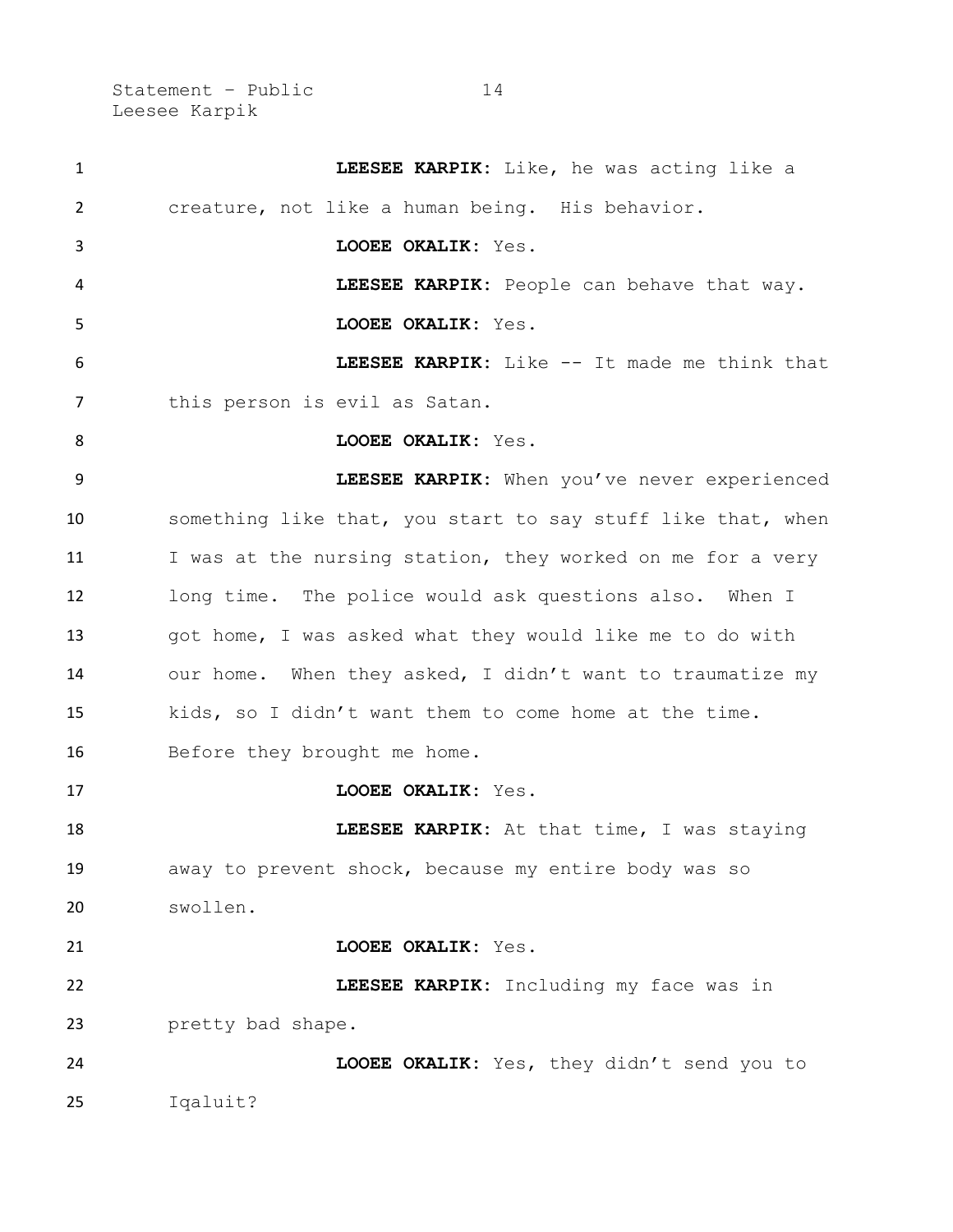Statement – Public 15 Leesee Karpik

| 1  | LEESEE KARPIK: They never sent me to                        |
|----|-------------------------------------------------------------|
| 2  | Igaluit, even though my body was in a critical condition.   |
| 3  | LOOEE OKALIK: Yes.                                          |
| 4  | LEESEE KARPIK: I was afraid to go anywhere,                 |
| 5  | and for those who wanted to come and visit, I would say no  |
| 6  | because I didn't want them to be shocked.                   |
| 7  | LOOEE OKALIK: Yes.                                          |
| 8  | LEESEE KARPIK: I felt sympathetic for my                    |
| 9  | father, when he came to see me.                             |
| 10 | LOOEE OKALIK: Yes, at the hospital?                         |
| 11 | LEESEE KARPIK: To my place. I was home at                   |
| 12 | the time, he came in and his knees weaken, and he fell when |
| 13 | he saw me, he was shocked to see my condition.              |
| 14 | LOOEE OKALIK: Yes.                                          |
| 15 | LEESEE KARPIK: And -- your older brother                    |
| 16 | $[J.]$ came to see me.                                      |
| 17 | LOOEE OKALIK: Yes.                                          |
| 18 | LEESEE KARPIK: My ex-boyfriend, [Ex-                        |
| 19 | Boyfriend]. He was always alone with me, and he             |
| 20 | noticed I had changed, it's understandable how              |
| 21 | I've changed.                                               |
| 22 | LOOEE OKALIK: Yes.                                          |
| 23 | LEESEE KARPIK: My life changed from that day                |
| 24 | on, no doubt about that.                                    |
| 25 | LOOEE OKALIK: Mmmm.                                         |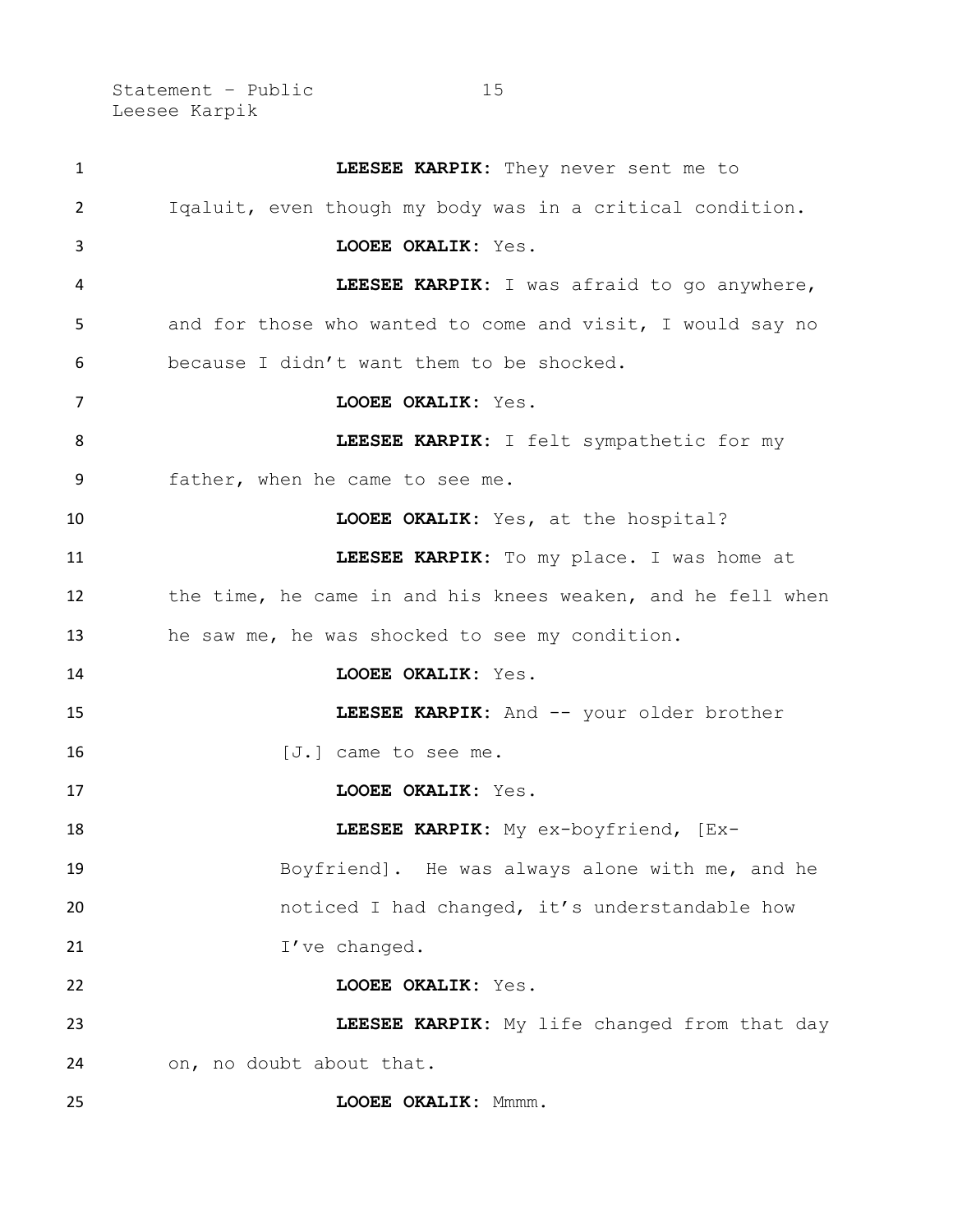Statement – Public 16 Leesee Karpik

| $\mathbf{1}$   | LEESEE KARPIK: People notice that about me.                |
|----------------|------------------------------------------------------------|
| $\overline{2}$ | LOOEE OKALIK: Yes.                                         |
| 3              | LEESEE KARPIK: I'm not purposely changing.                 |
| 4              | (Speaking English) -- It was a survival.                   |
| 5              | LOOEE OKALIK: Yes.                                         |
| 6              | LEESEE KARPIK: And, it took a while to send                |
| 7              | me out on the plane. I couldn't walk for a very long time, |
| 8              | for 2 years.                                               |
| 9              | LOOEE OKALIK: Yes.                                         |
| 10             | LEESEE KARPIK: When I was finally sent out.                |
| 11             | Before Larga, it was a place called Baffin House in        |
| 12             | Montreal, they sent me out alone without an escort.        |
| 13             | LOOEE OKALIK: Mmmm.                                        |
| 14             | LEESEE KARPIK: Today we see people with                    |
| 15             | escorts who are in serious condition.                      |
| 16             | LOOEE OKALIK: Yes.                                         |
| 17             | LEESEE KARPIK: I was sent out alone at that                |
| 18             | time, I was very fearful so I couldn't sleep at night.     |
| 19             | LOOEE OKALIK: Yes.                                         |
| 20             | LEESEE KARPIK: Only when the rest of the                   |
| 21             | patients were awake, I would finally go to sleep while     |
| 22             | someone was watching over me.                              |
| 23             | LOOEE OKALIK: Yes.                                         |
| 24             | LEESEE KARPIK: I was living in fear, that                  |
| 25             | someone might attack me at night, so I would end up        |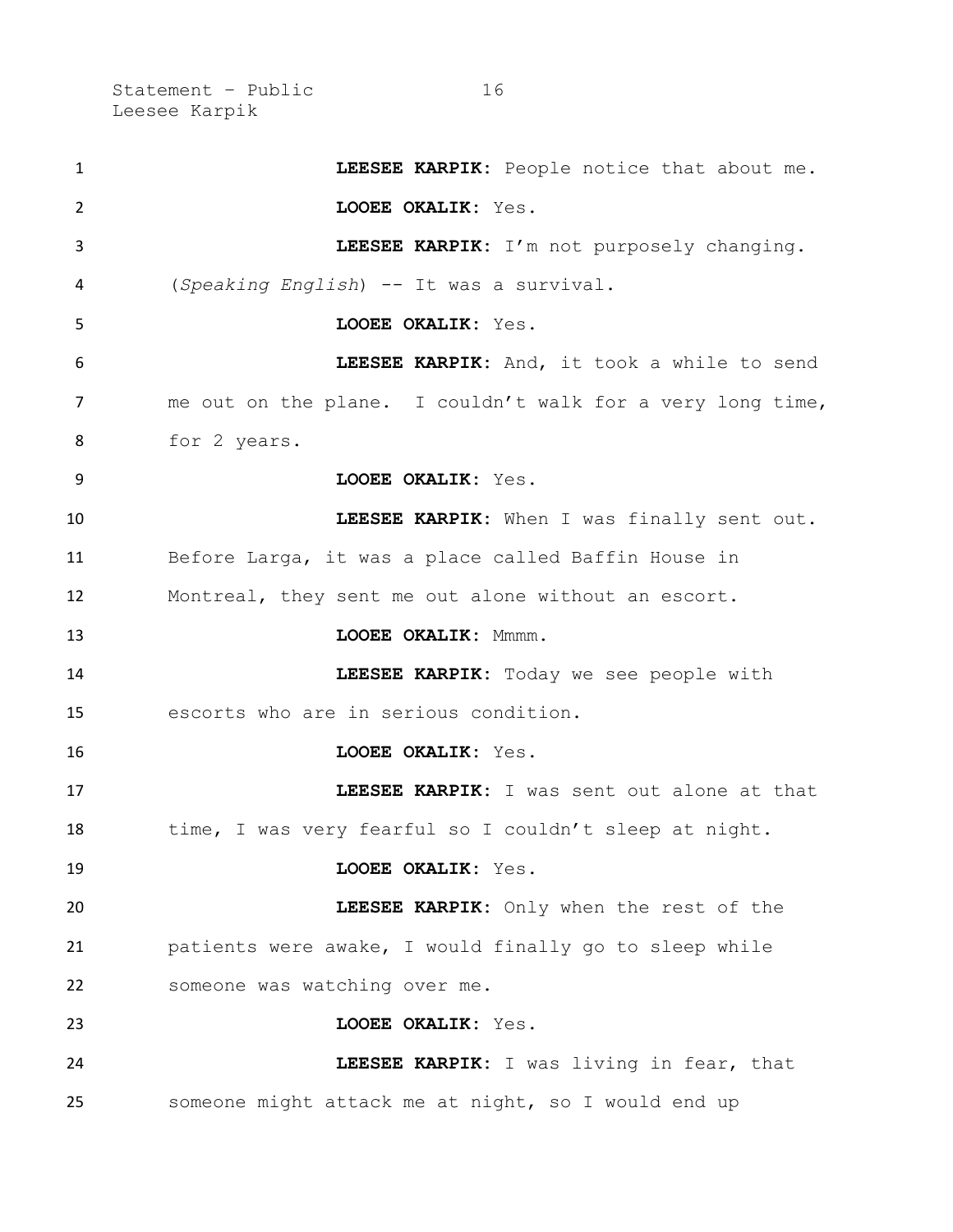Statement - Public 17 Leesee Karpik

 sleeping 3 hours every day. (*Speaking English*) -- Through the time from the beginning. This was going on for a very long time. **LOOEE OKALIK:** Yes. **LEESEE KARPIK:** (*Speaking English*) -- it really affected my sleep too. If I notice something happening or if I feel unsafe in any house, I will not fall asleep. **LOOEE OKALIK:** Yes. **LEESEE KARPIK:** I know, (*Speaking English*) -- myself. **LOOEE OKALIK:** Yes. **LEESEE KARPIK:** During that time, he was being tried in court, I never had anyone support me as a victim. **LOOEE OKALIK:** Yes. **LEESEE KARPIK:** The prosecutor -- the prosecutor asked me to go to the police station because he was going to be tried in court. **LOOEE OKALIK:** (breathes in) **LEESEE KARPIK:** Here my attacker is sitting in the jail cell right, next door. The prosecutor wanted to ask some questions and brought me into the room right next door to him.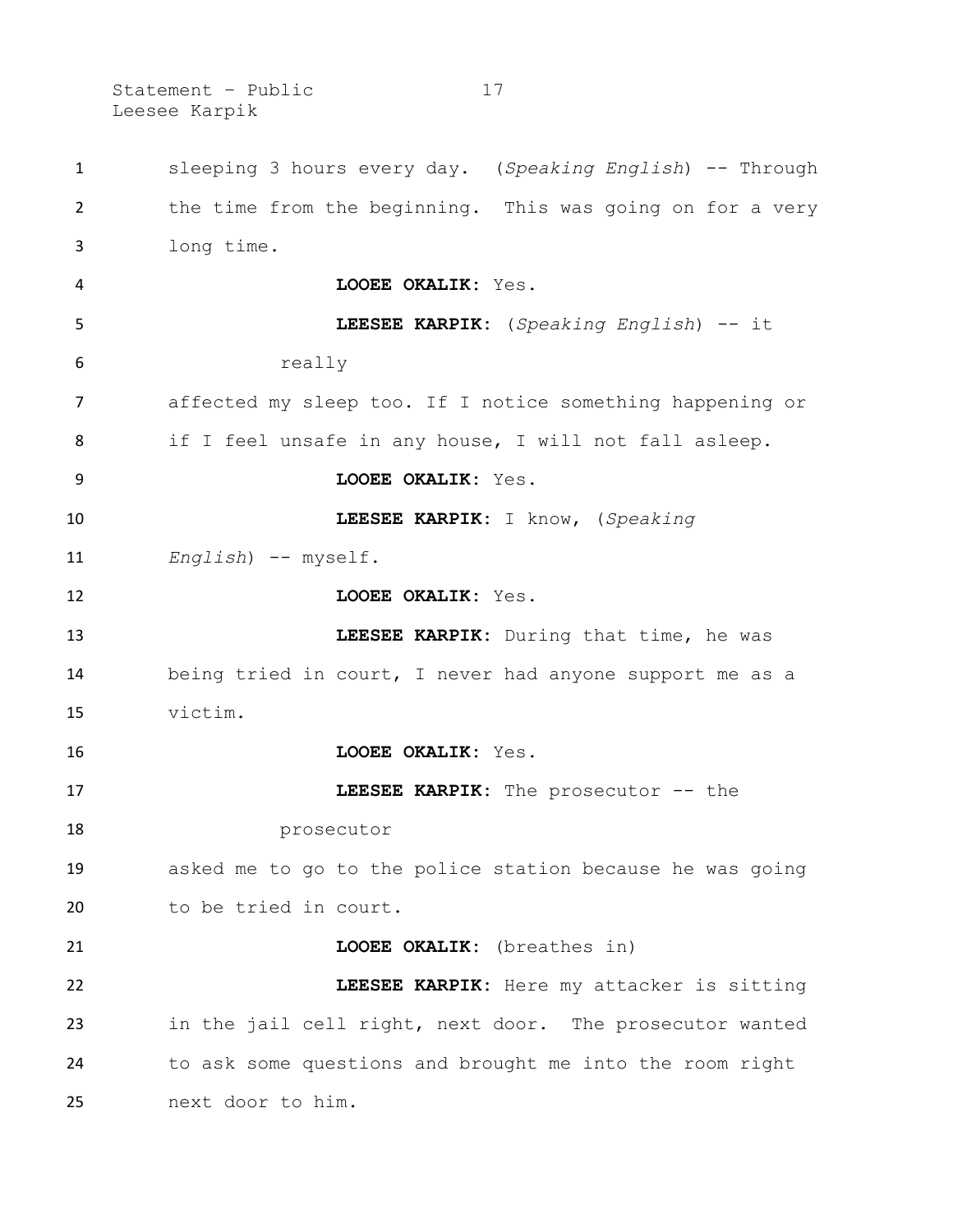Statement - Public 18 Leesee Karpik

 **LOOEE OKALIK:** Yes, he could hear everything? **LEESEE KARPIK:** I think so, he was right next door in the jail cell. **LOOEE OKALIK:** Yes. **LEESEE KARPIK:** In the meantime, his family was coming and going to visit him, while he was in jail. While at the same time, the prosecutor was asking me questions at the police station. **LOOEE OKALIK:** Yes, that process needs to change. **LEESEE KARPIK:** Absolutely, that process has to change, my attacker was right next door. **LOOEE OKALIK:** Yes. **LEESEE KARPIK:** While he was being tried, I never had a support worker sitting beside me. **LOOEE OKALIK:** Yes. **LEESEE KARPIK:** I only had my friends who came to support me. **LOOEE OKALIK:** Yes. **LEESEE KARPIK:** After that incident, I wouldn't talk about my experience because I loved them and 22 I didn't want them to hear my story, out of love. **LOOEE OKALIK:** Yes. **LEESEE KARPIK:** I was very close to them and loved them a lot and I didn't want to keep talking about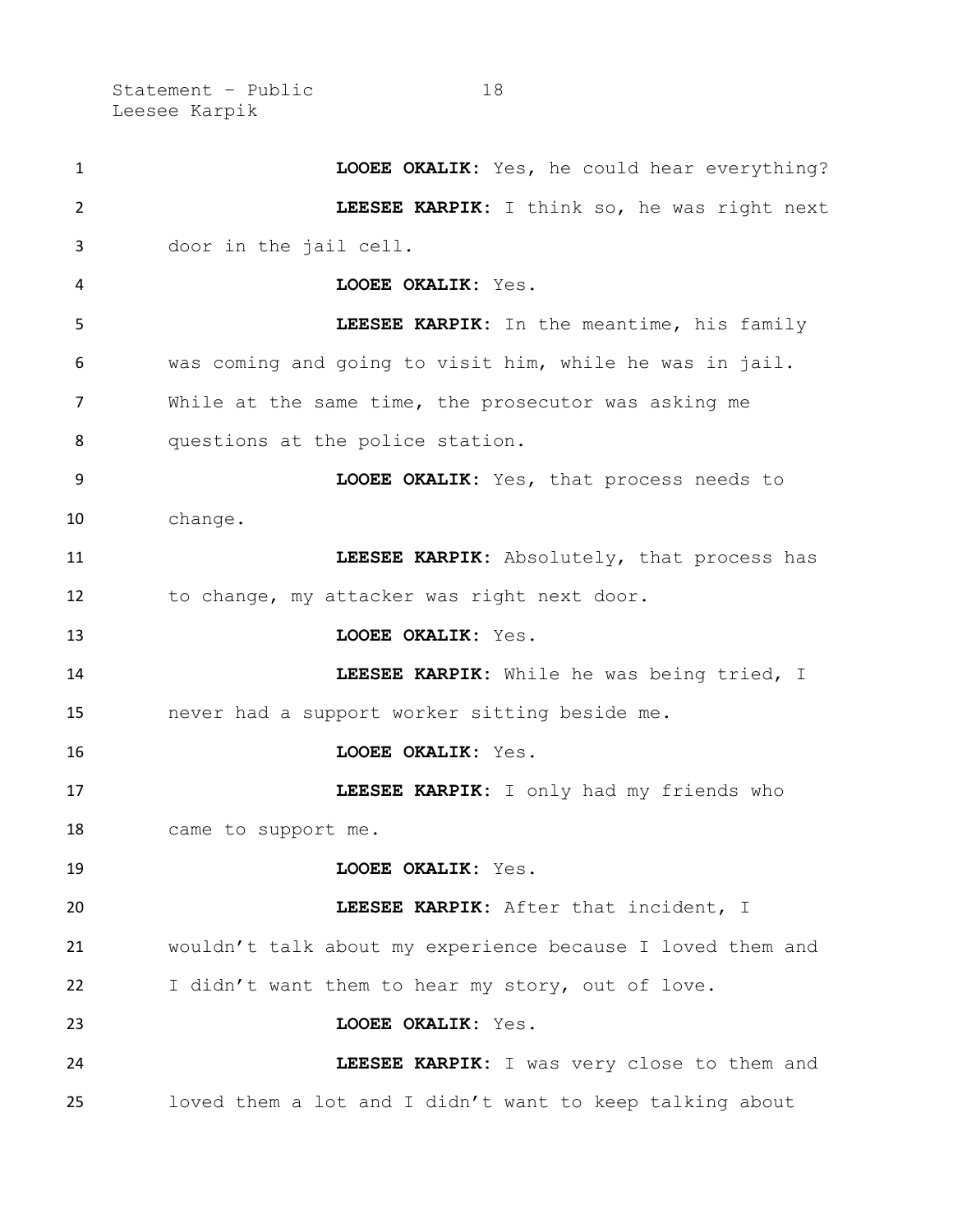Statement - Public 19 Leesee Karpik

 it. **LOOEE OKALIK:** Yes. **LEESEE KARPIK:** So, I loved my children, I didn't want them to hear anything. I had them away from me for a very long time, because I didn't want them to see the bruises from the vicious beating, in fear of them being 7 traumatized by my look. **LOOEE OKALIK:** Yes. **LEESEE KARPIK:** I wanted to protect them, I didn't want them to be angry over such a horrible situation. **LOOEE OKALIK:** Yes. **LEESEE KARPIK:** They never saw anything like beating. **LOOEE OKALIK:** Yes. **LEESEE KARPIK:** That was it, but when I finally gain strength, I wasn't employable anymore, I was maimed by this attack. I couldn't get any financial help. Only through Social Assistance, there was no other financial help for us. **LOOEE OKALIK:** Yes, with a number of children. **LEESEE KARPIK:** I had several children at home, five of them. **LOOEE OKALIK:** Yes.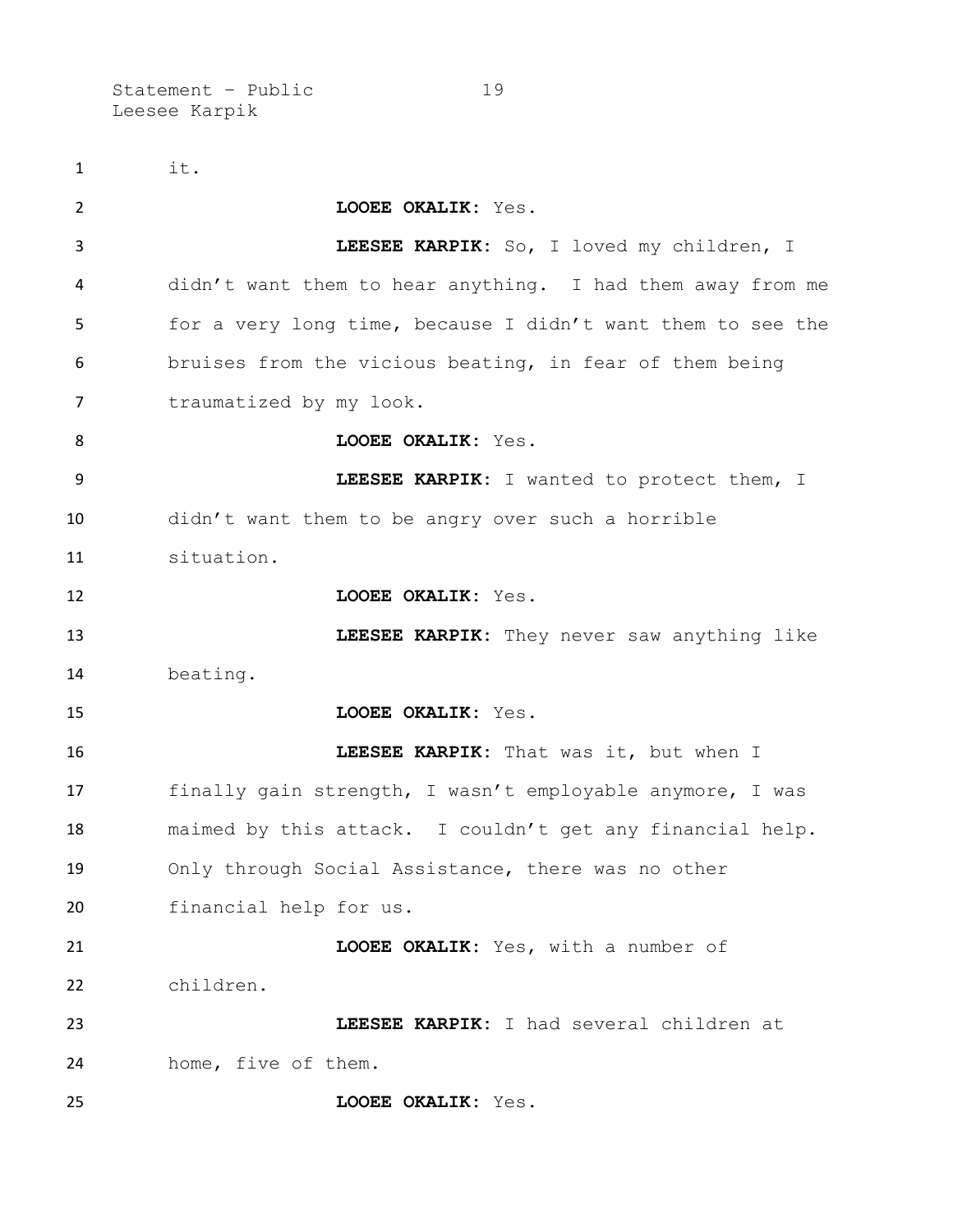Statement - Public 20 Leesee Karpik

 **LEESEE KARPIK:** I did it on my own. Took care of them and right now they are independent adults who I must say are not perfect but I they can manage on their own now. They do not depend on anyone and that is how they were taught growing up. That comes from love. They are quite independent, and with that I see love. If they can 7 share their love, I hope they do. **LOOEE OKALIK:** Yes. **LEESEE KARPIK:** If one can avoid refusal to help that is our way of life. Back in the day, no one just sat around. They also carry gratitude to those who have helped them throughout their lives, and they don't forget that. I would like to bring that back today, that is our tradition and there is no boundary to continue this kindness, we need to bring it back today. Because that experience has helped me strengthen. I believe gratitude and love is a healthy upbringing and I believe we should continue to teach the young the same thing. Refusal was condemned. **LOOEE OKALIK:** Yes. **LEESEE KARPIK:** After that, we were appreciated for helping and were told that someday you will have the strength to continue. **LOOEE OKALIK:** Yes.

**LEESEE KARPIK:** Yes, it is not by accident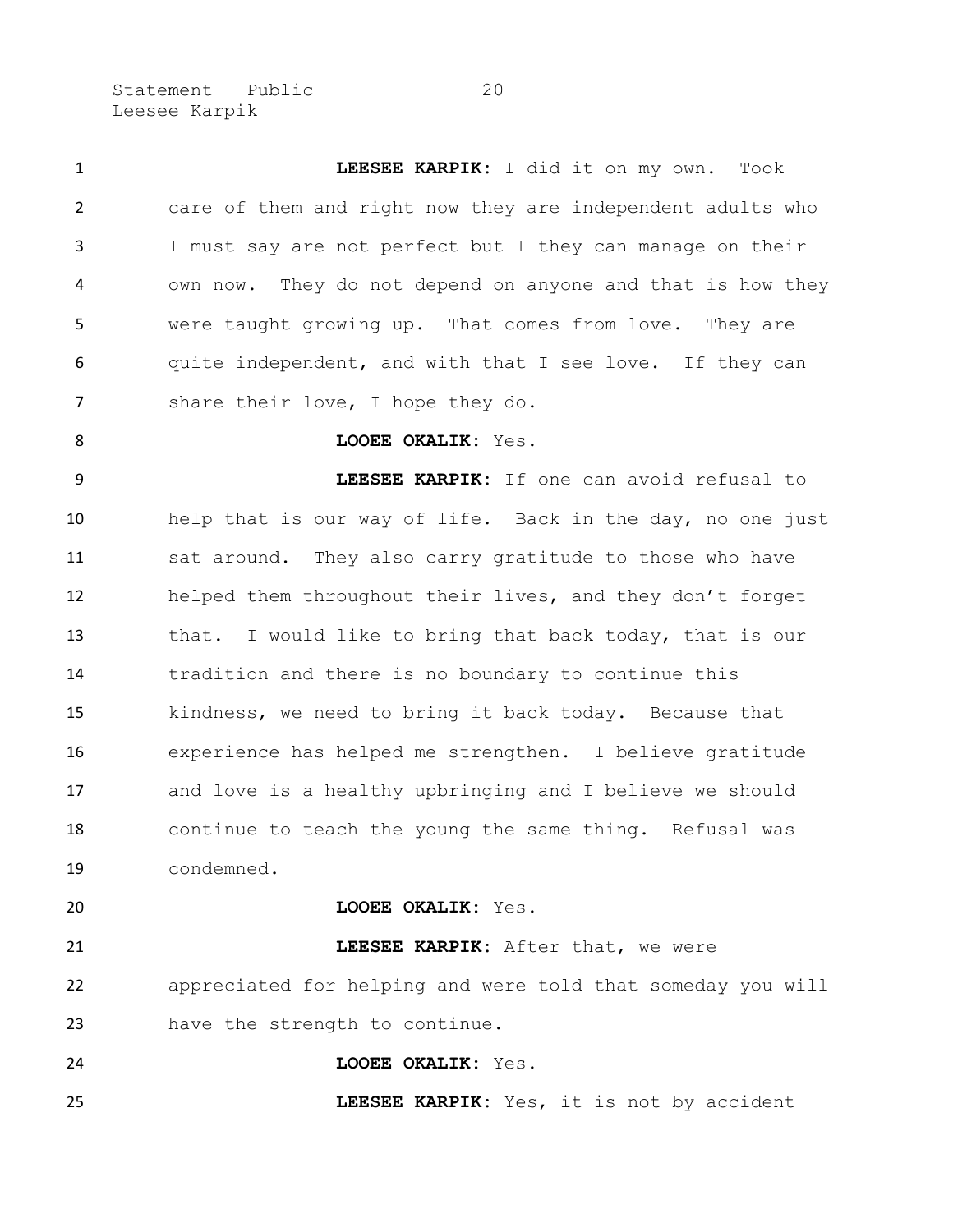Statement - Public 21 Leesee Karpik

1 that we experience this. Let's be grateful for having the strength to get through it.

 **LOOEE OKALIK:** Yes. **LEESEE KARPIK:** That is all I have for now, but at that time when the court came for the trial, the public is welcomed to come and listen, and they do. I would also say, that the victims of this sort of attack always need a support worker who is experienced in this field. I would go to the Hamlet Office and ask them; can't you try to do something to change this?

**LOOEE OKALIK:** Yes.

 **LEESEE KARPIK:** I spoke to an MLA and asked -- isn't there another way for victims to have support during this ordeal? I also tried to ask the Hamlet to see if they could find a way for support and they said 16 that they couldn't do anything further.

**LOOEE OKALIK:** Yes

**LEESEE KARPIK:** The community members need to find ways to support people including the MLA's, they need to find a solution for the victims who need support, because after the attack they continue to live as a mother, caregiver, feeding, clothing, the victim has feelings too. She must bring her children up to the best of her ability by raising them with good conscience. My mind would wonder at that time and no wonder. After that experience, I can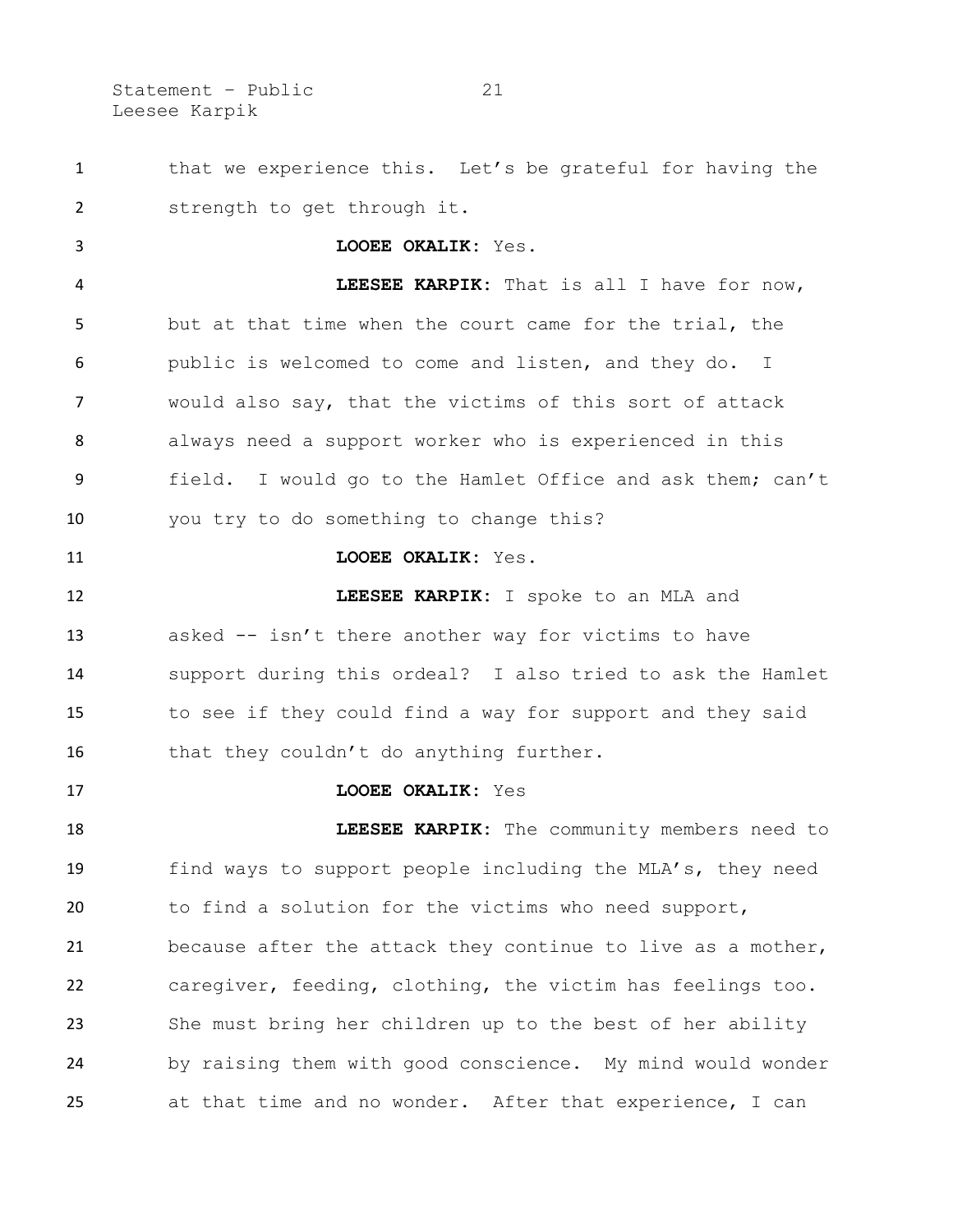Statement - Public 22 Leesee Karpik

 say no wonder, I use to feel it was a sign of weakness, but it is not. It is an experience like no other, those who are treated that way need help and support, and I feel there is no alternative. They are not faking it. Everyday they wake up with the stressors in their body, this is experienced by many people. Thank you. **LOOEE OKALIK:** Now, after court, he was arrested, he was sent to jail, how long was he sent to jail for? **LEESEE KARPIK:** I really don't know, because it was at that time and I am starting to forget some things. **LOOEE OKALIK:** Yes, did you feel he got enough time or was it too short of a time? **LEESEE KARPIK:** At that time, when someone was sent to jail, they were released earlier and sent back to their community. **LOOEE OKALIK:** Yes. **LEESEE KARPIK:** That should be looked at again. **LOOEE OKALIK:** Yes. **LEESEE KARPIK:** At that time, when he was released, I started hearing that he did the same thing to another woman. There must be another way, also when he came back to Panniqtuuq, he did that again. I started a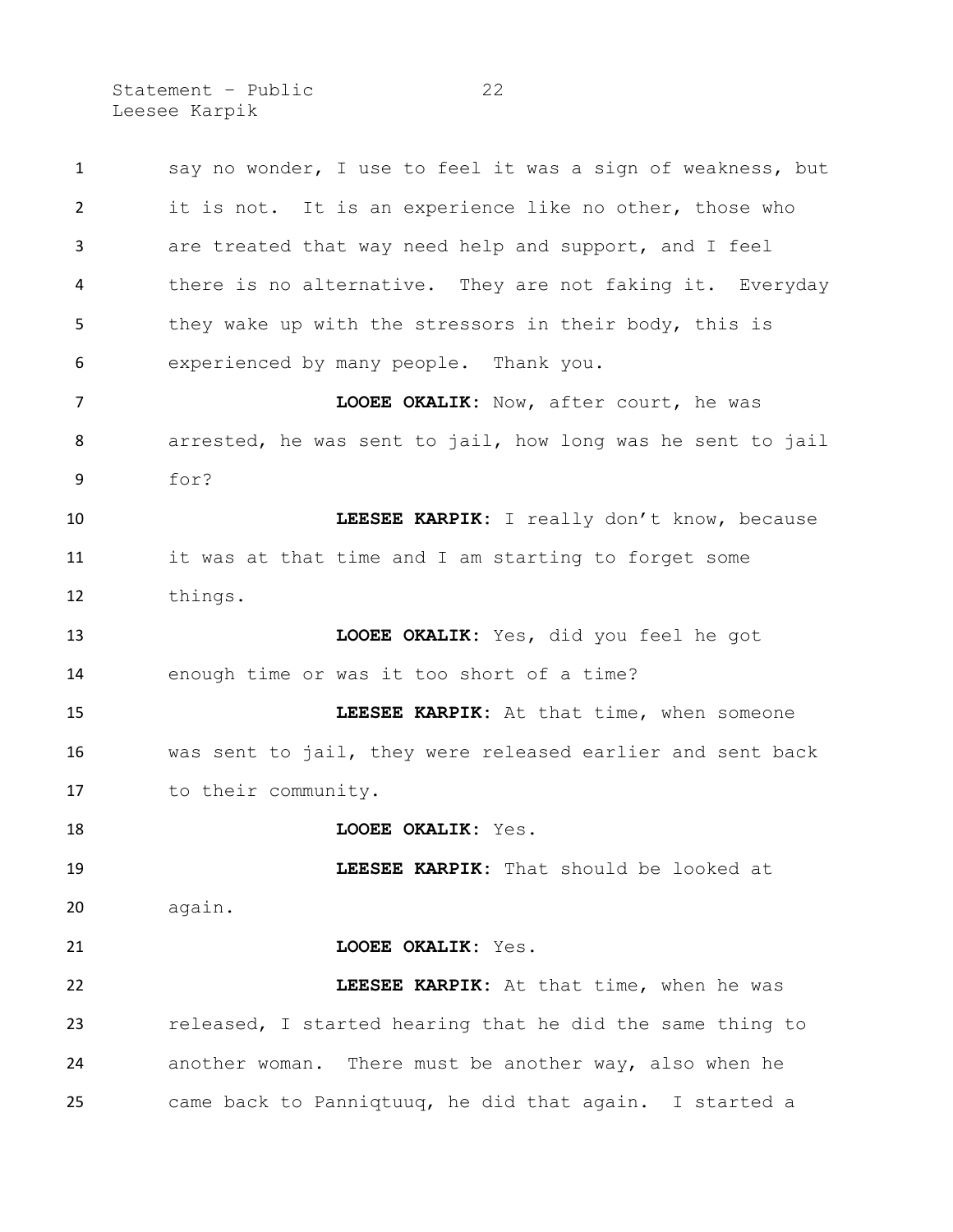Statement – Public 23 Leesee Karpik

 petition to remove him from the community because he did not change.

 **LOOEE OKALIK:** Yes. **LEESEE KARPIK:** When a person who is victimized to that extent, they continue to look for faith in the system. Because they will never feel safe immediately when the system fails them. They have feelings too you know. **LOOEE OKALIK:** (*breaths in*). **LEESEE KARPIK:** I have experienced this, how can I do better or for others who have been through the similar situation. How can I help them cope with the situation, because I don't want them to struggle as I did. I know for a fact that victims need a support system throughout. This experience has an affect for a very long 16 time possibly for the rest of their life. **LOOEE OKALIK:** Yes.

**LEESEE KARPIK:** When you have lived that, once you hear it, it brings you back to that moment, whatever it may be.

**LOOEE OKALIK:** Mmmm. **LEESEE KARPIK:** When we were young children, whatever we choose, whether it was fun or not. We still remember those moments up to today. It's the same thing, what ever was done to me will not disappear from me. But I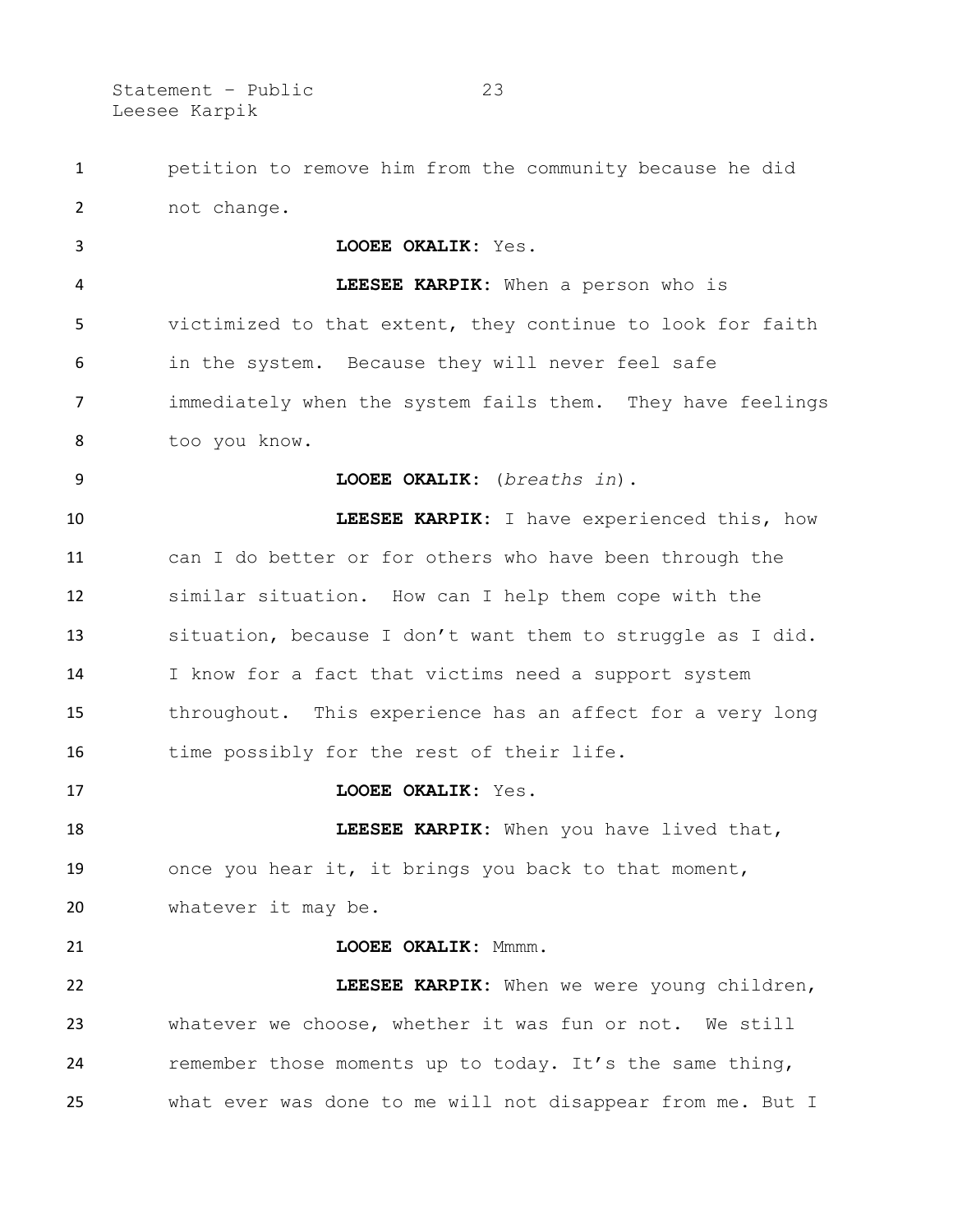Statement - Public 24 Leesee Karpik

 must continue to remind myself everyday how I will handle life daily. What can I handle today, do I have enough strength, or do I feel too weak today? How can I find strength that will help me today? That is what keeps me going today. **LOOEE OKALIK:** Yes. **LEESEE KARPIK:** It is a slow process. But I don't want to lose faith in myself, because If I lose faith in myself, I could destroy my gains that I have worked for, and I would have no one to turn to. **LOOEE OKALIK:** Mmmm. Can you say today, that? you have forgiven your attacker or are you not there yet? **LEESEE KARPIK:** I hear things, that he hasn't changed, he keeps going back to that man. **LOOEE OKALIK:** Yes. **LEESEE KARPIK:** I don't want to end it like this but, I know he will not hurt me again. No one should be treating people like that. I was never brought up with that kind of anger. You, you are the one hurting yourself and you are the one with issues because you continue to hurt others that way. How come you don't ask yourself why? All I can say is, you have no control over me. I have control of myself. I can work towards healing and I can say, if I feel like forgiving you, I can choose to. Because I am not afraid of you.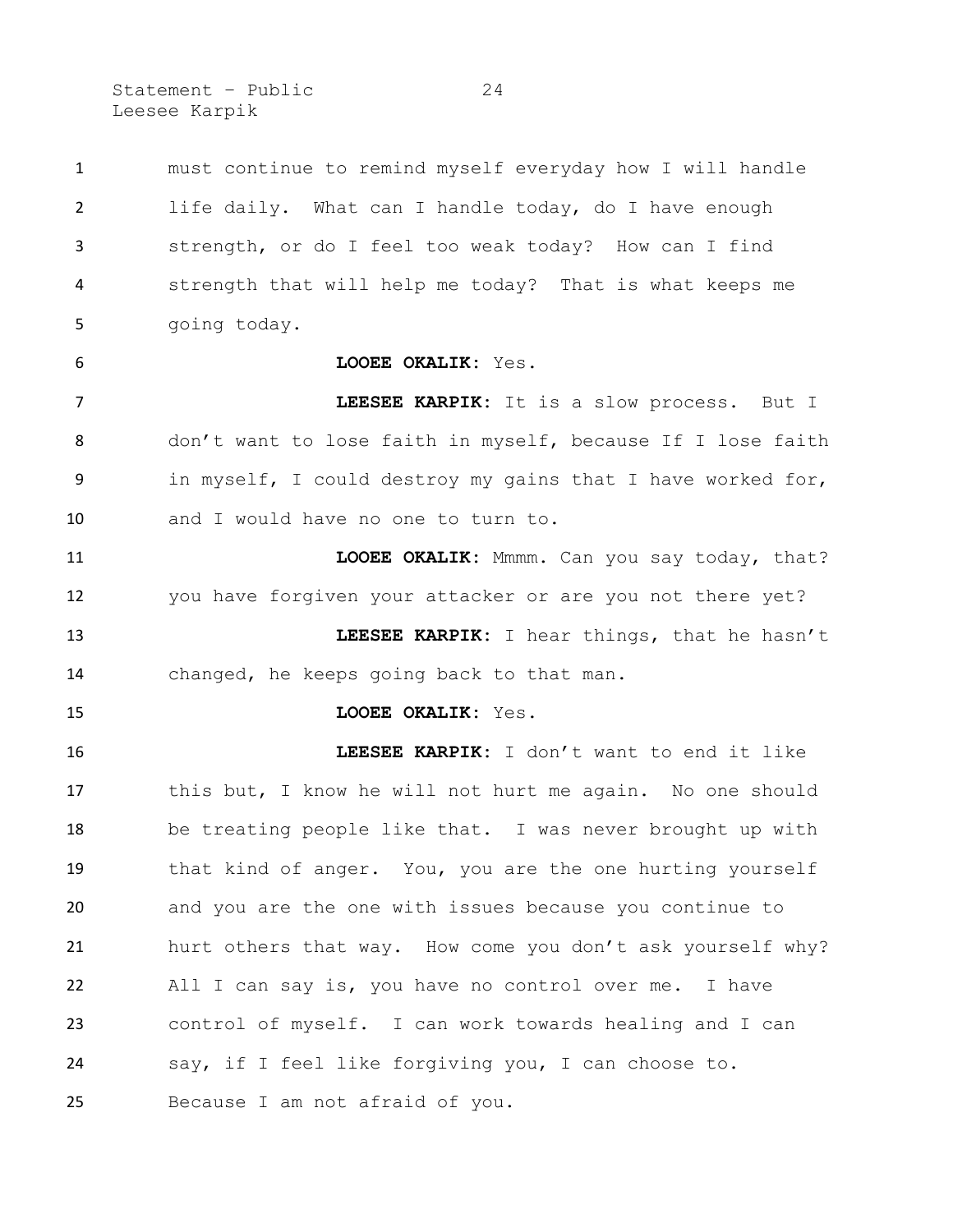Statement - Public 25 Leesee Karpik

 You've put me through a lot, but you need to think about who you victimized because it wasn't only me, it was an entire family. It is a difficult situation to go through altogether. I would like to say this to him now. I am not afraid of you no more today. I can say that today. I've wanted to forgive you many times, but I have 7 heard of so many victims that you have also attacked. It's unbelievable to hear, because I feel you are so mean. That I can say to you too. **LOOEE OKALIK:** Mmmm. Thank you. **LEESEE KARPIK:** I think I am done, or do you have any other questions? **LOOEE OKALIK:** Yes, would you like to add anything or any recommendations that should be noted? **LEESEE KARPIK:** Like, we as a family or a relative, we still hear up to know that a relative may be attracted to another relative. For those who hear about 18 that, or if they hear anything pertaining to that from this person or another. Don't leave them behind. This person can trick anyone or turn against you any given time. Not only to you. **LOOEE OKALIK:** Yes. **LEESEE KARPIK:** I would also like to thank you for coming here to do an Inquiry. **LOOEE OKALIK:** Mmmm.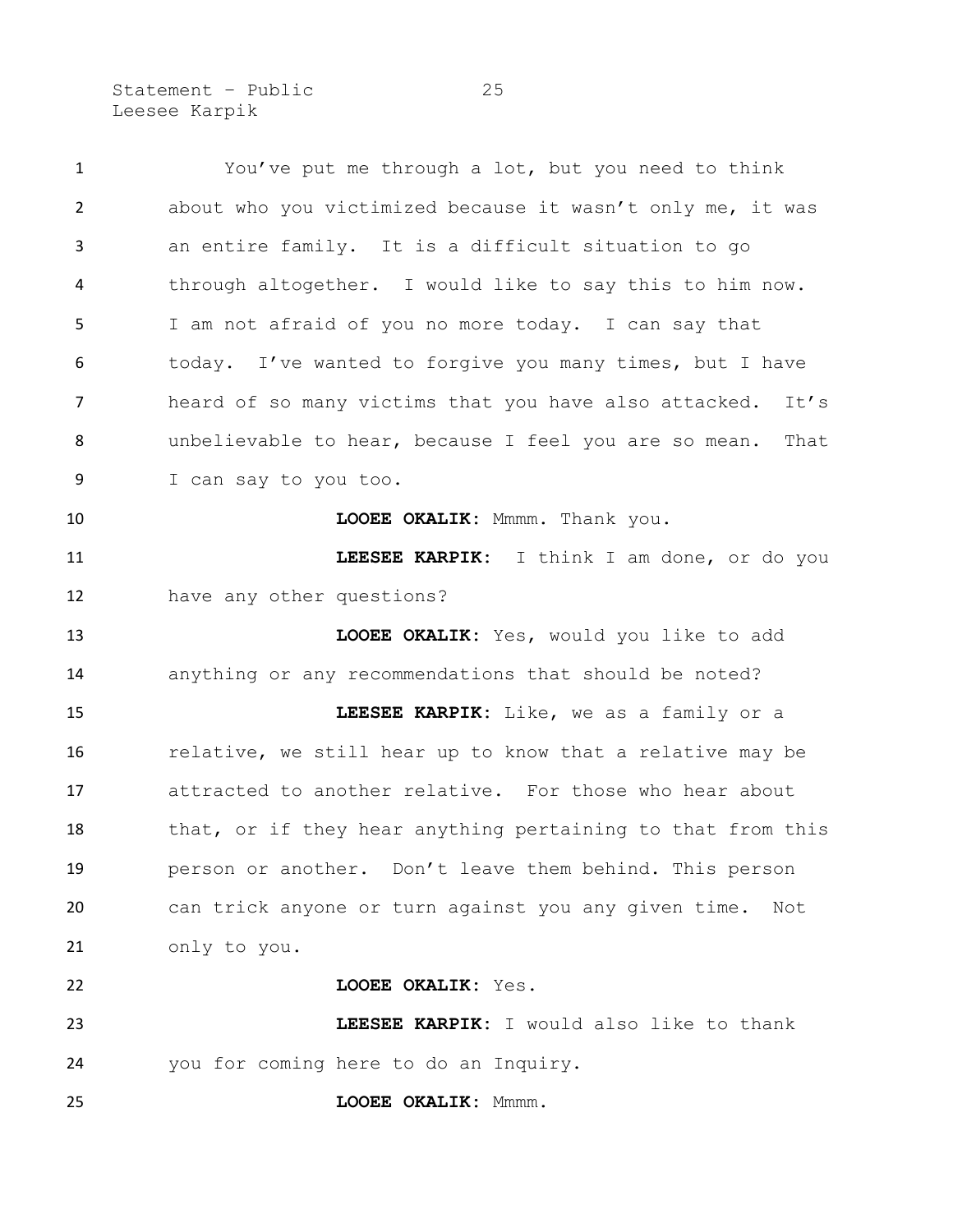Statement - Public 26 Leesee Karpik

 **LEESEE KARPIK:** Today we have more resources in our communities or anywhere in Canada, because it makes a big difference in our communities and other places. You must be open minded about what you hear, because they are being honest. The people who are coming to the communities 6 to hear our stories are here because they want to help, only because they have compassion, they want to find solutions that will make a difference in a helping field. **LOOEE OKALIK:** Yes. **LEESEE KARPIK:** That's it for now, if you do not have any more questions. **LOOEE OKALIK:** Yes, you mentioned earlier how our ancestors lived a peaceful life, nowadays there are struggles and are different types. How can we make changes to that? **LEESEE KARPIK:** Yes, like I said earlier, we had strong ancestors who lived at peace. Although we see all the struggles and we see so much going on, on the TV. I would ask myself. Would I want to be friends with that person who treats other's that way? I would only tell myself, No I want to stay away from someone like that and I don't want to support someone like that, because many people are suffering. Let's strengthen from those. And for those who are missing, yes, it is a difficult, we need to remember who they were, the strengths they had, and I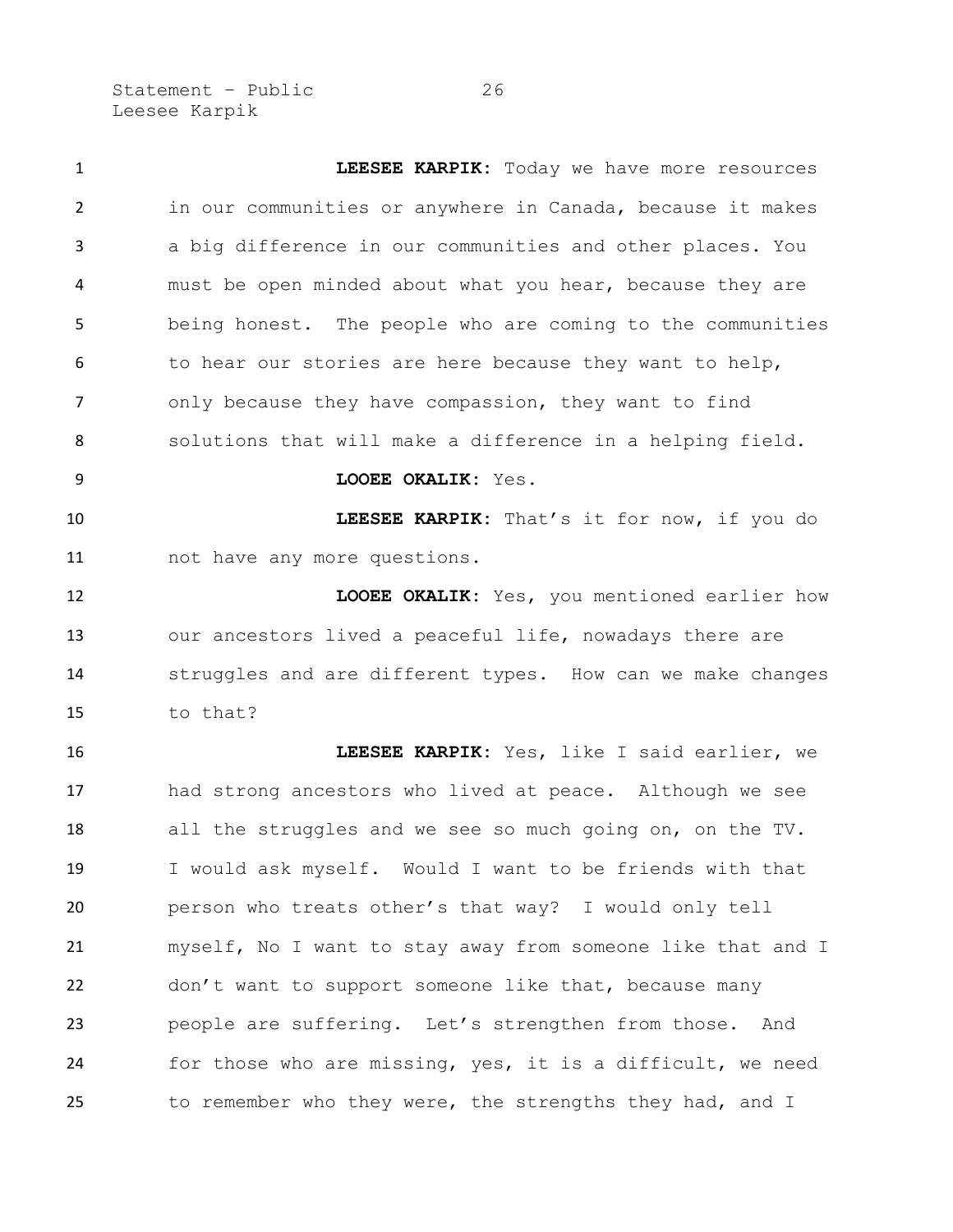Statement - Public 27 Leesee Karpik

 know we miss them, but we need to find peace from within when we are missing them. What helps you, because that is helpful. It is hard to live with that we will not see our loved ones again. Let's think about the positives and how beautiful their lives were. We don't know what happened to them. People are searching for them; the police and the coroners are investigating.

8 Today we hear about DNA, I am grateful we have that tool now, because it helps find those who attackers. We don't know why they feel the need to attack but I know that we don't want them to behave that way. They have issues themselves.

 **LOOEE OKALIK:** Mmmm, I know you are creative and can sew with skins also you can make traditional footwear and clothing. Did those skills help you move 16 forward even though you were going through a hard time? **LEESEE KARPIK:** I am very grateful for my ancestors for passing along that skill, that was the only way of clothing themselves, because they didn't have any store-bought clothing back in the day. They only used ones that were hand made. They passed on those skills that we learn to use today. Our ancestors were not lazy they had seen their ancestors and learned from them too. They were taught this is what you do and how you do it. We were scolded or rushed, they calmly taught us and told us this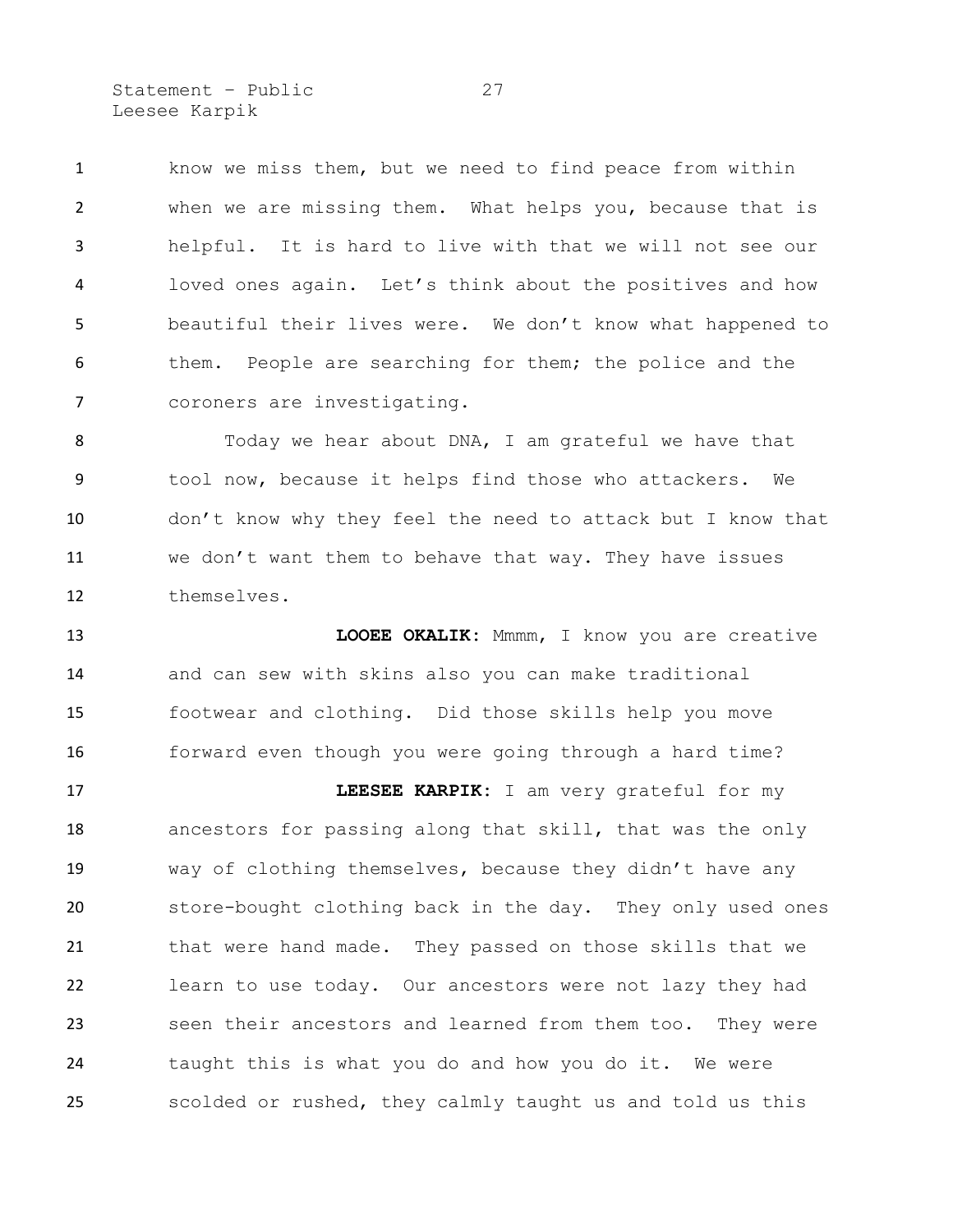Statement - Public 28 Leesee Karpik

 is how it's done. That helps us stay content. It also has helped think, think about a creation, this has helped me even though I am going through hardship because everything cost money now. When we need clothing, or food. Or travel We need money to get by.

 I am grateful that I have a skill to sew, I was a teacher for a long time as well as a translator (*Speaking English*) -- Vice versa in English too. I won't be sitting there and ask many questions, if they want to say something, they will. I don't sit there and ask them to say something. It is better not to rush anything, for that person who has agreed to learn, have them learn at their own pace.

 **LOOEE OKALIK:** Yes, this is my last question. You have lived in the South now, but your experience was in the Arctic. When there is a situation is there a difference in the reaction or what do you think of that?

**LEESEE KARPIK:** When I go back up -- I see a lot of people belittling their fellow Inuit or talking about them. I have seen that up there. I don't see that 21 here. It's unfortunate to see that happening up there. Even though there are many people here, they don't look at other people and try to find flaws in others. That's just not happening down here. We know nowadays and we've learned through the years, that living in the South it is a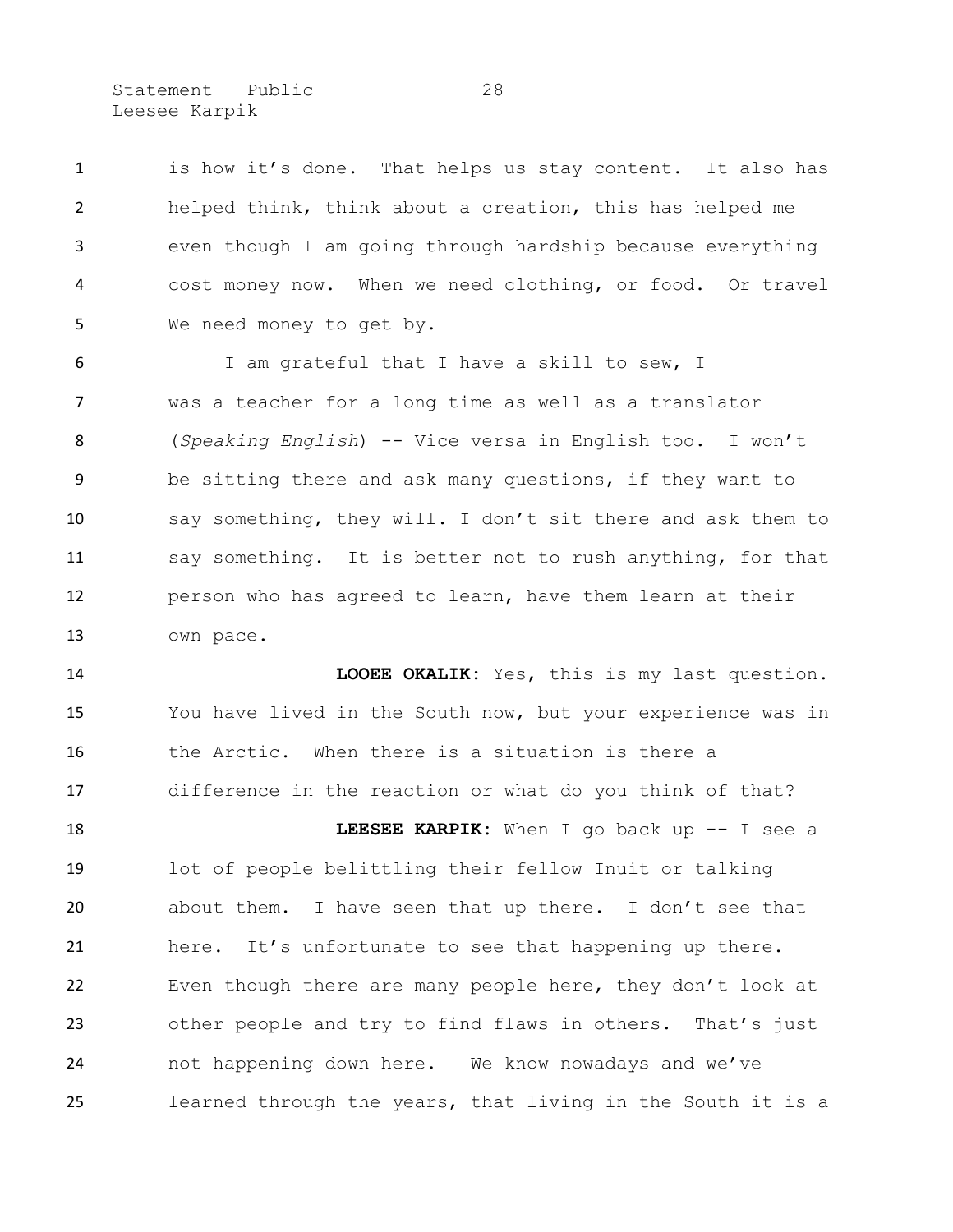Statement - Public 29 Leesee Karpik

 different lifestyle. It is their culture and we must accept it.

 In our community, the thing is -- the belittling, looking for flaws and such should be avoided. Our fellow Inuit, we should be proud of them and be grateful with their kindness. That is how we should live.

 **LOOEE OKALIK:** The stories you shared are heavy and very informative. I know they will be helpful and beneficial for many. You've taught in schools so I am wondering if you would like to end this with a song after sharing your story here at the inquiry.

 **LEESEE KARPIK:** I don't have one handy right now, if I would have known I would have been more prepared to sing one.

**LOOEE OKALIK:** Mmmm.

 **LEESEE KARPIK:** If I would have known, I have a song book for children at home, but If I thought of that 18 I would have been more prepared. We have many songs passed onto us.

**LOOEE OKALIK:** Yes songs --

 **LEESEE KARPIK:** Many have learned from them songs, now those children are all adults. The young ones we taught back in the day.

**LOOEE OKALIK:** Mmmm.

**LEESEE KARPIK:** I know it is more difficult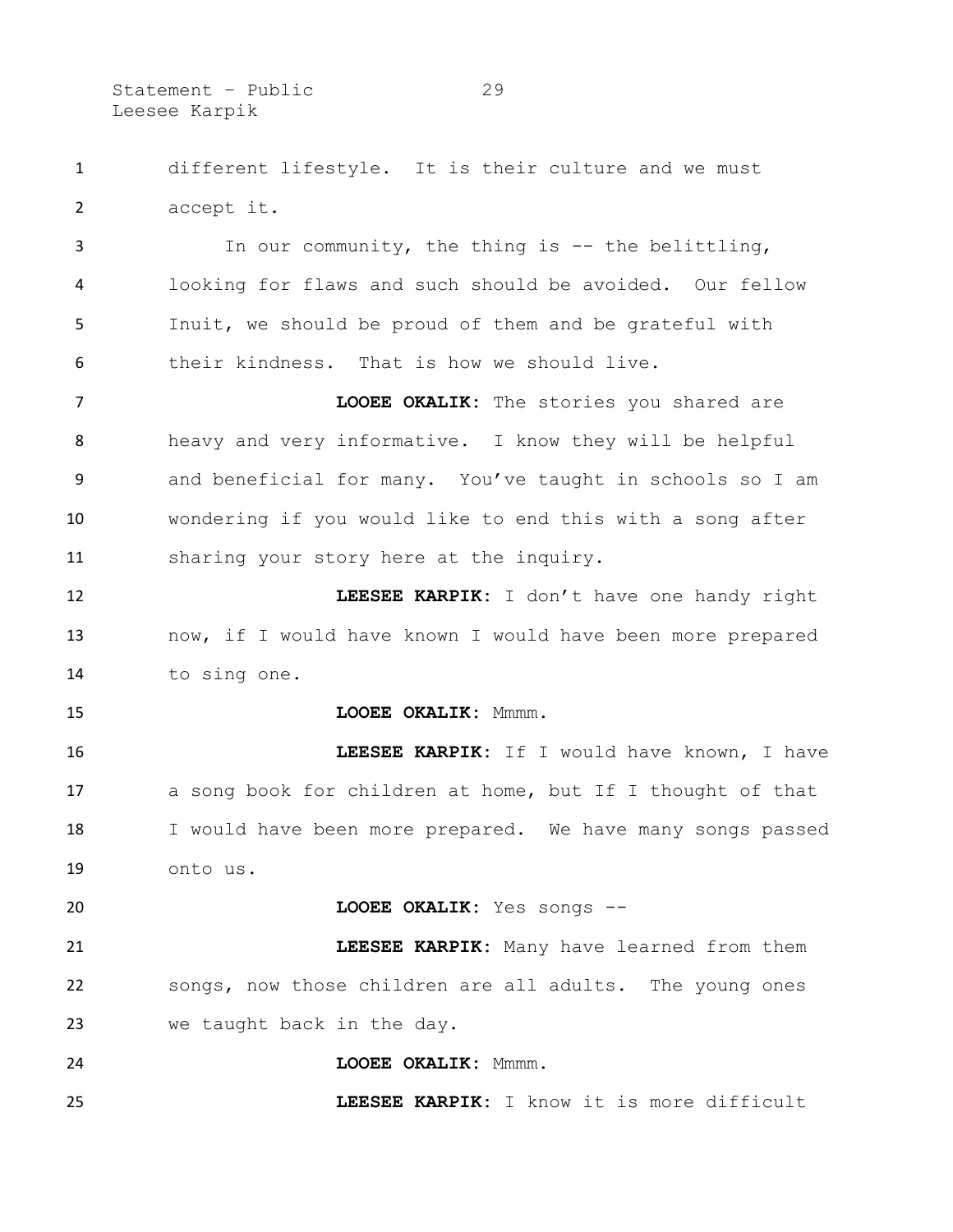Statement - Public 30 Leesee Karpik

1 in today's day in age, and those who I taught have children and families now. Those who I taught, I would like to encourage them by saying. It can be difficult, but you can keep going and things can get easier. When we just give up, we will be teaching others to give up easily, so we need to be mindful about stuff like that. I don't have a song in mind, but I would like to say thank you. **LOOEE OKALIK:** Mmmm, Thank you. **LEESEE KARPIK:** You're welcome. Done, thank you. **SAM KABBARA:** Thank you. Right now, at this time. I just want to make sure you provide any recommendations you have for the commissioners. **LOOEE OKALIK:** She did. **LEESEE KARPIK:** (*Speaking English*) -- Yeah-ew things I have thought of a lot. Cause that could really help the victims, who ever it is. Could be anybody. We're not just talking about any race or anybody. **LOOEE OKALIK:** Yeah. **SAM KABBARA:** It's going to help a lot of people. **LEESEE KARPIK:** Oh, thank you, that's what I'm here for. Although it's hard, it's getting easier every time I talk about it. ---Upon concluding